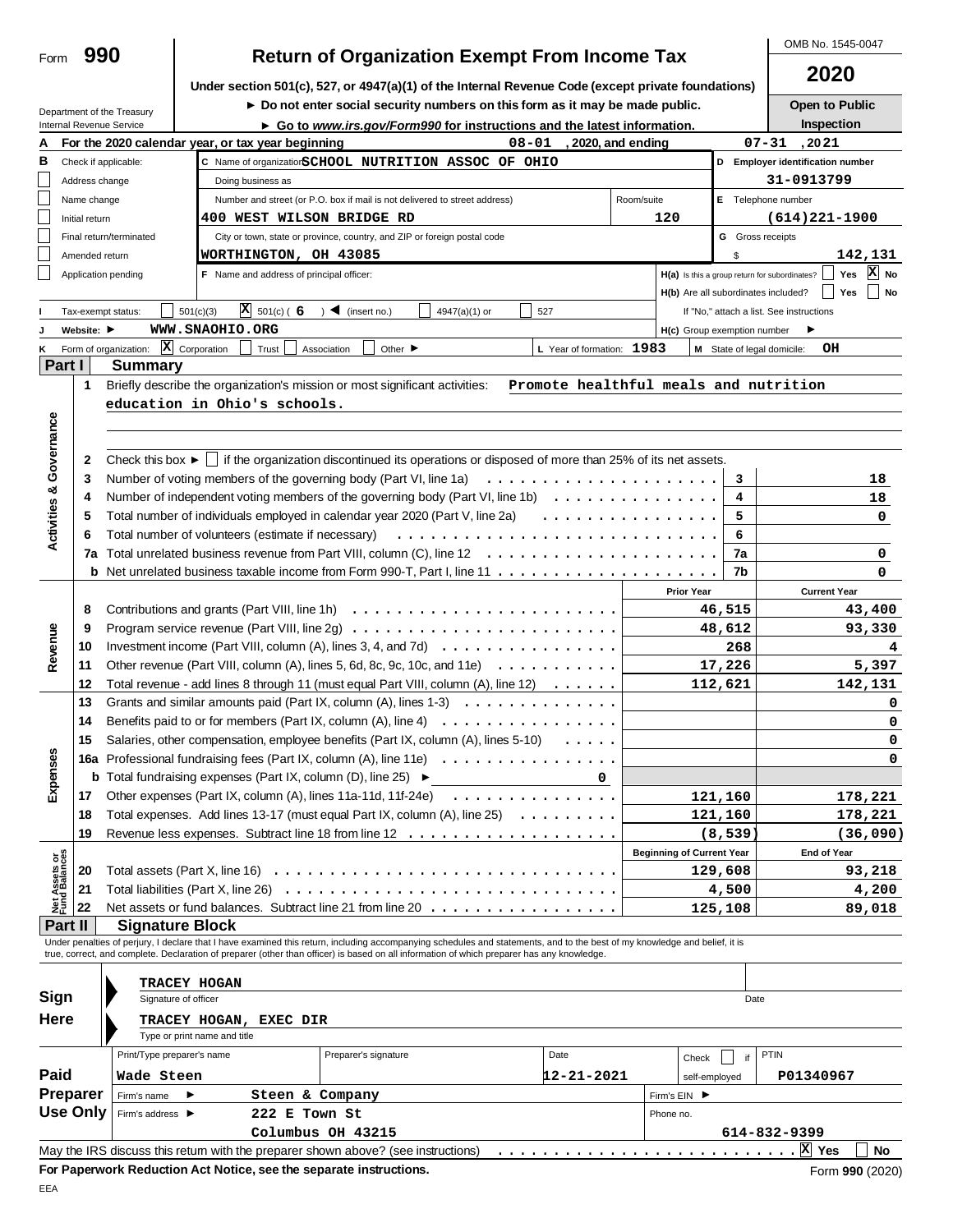|              | Form 990 (2020) SCHOOL NUTRITION ASSOC OF OHIO                                                                                                                                                                | 31-0913799                                | Page 2            |
|--------------|---------------------------------------------------------------------------------------------------------------------------------------------------------------------------------------------------------------|-------------------------------------------|-------------------|
|              | Part III<br><b>Statement of Program Service Accomplishments</b>                                                                                                                                               |                                           |                   |
|              |                                                                                                                                                                                                               |                                           |                   |
| $\mathbf{1}$ | Briefly describe the organization's mission:                                                                                                                                                                  |                                           |                   |
|              | Promote healthful meals and nutrition education in Ohio's schools.                                                                                                                                            |                                           |                   |
|              |                                                                                                                                                                                                               |                                           |                   |
|              |                                                                                                                                                                                                               |                                           |                   |
| $\mathbf{2}$ | Did the organization undertake any significant program services during the year which were not listed on the                                                                                                  |                                           |                   |
|              |                                                                                                                                                                                                               |                                           | $\overline{x}$ No |
|              | If "Yes," describe these new services on Schedule O.                                                                                                                                                          |                                           |                   |
| 3            | Did the organization cease conducting, or make significant changes in how it conducts, any program                                                                                                            |                                           |                   |
|              |                                                                                                                                                                                                               |                                           |                   |
|              | If "Yes," describe these changes on Schedule O.                                                                                                                                                               |                                           |                   |
| 4            | Describe the organization's program service accomplishments for each of its three largest program services, as measured by                                                                                    |                                           |                   |
|              | expenses. Section 501(c)(3) and 501(c)(4) organizations are required to report the amount of grants and allocations to others,<br>the total expenses, and revenue, if any, for each program service reported. |                                           |                   |
|              |                                                                                                                                                                                                               |                                           |                   |
| 4a           | $(100, 634)$ including grants of $\frac{1}{2}$ (Revenue<br>(Code:                                                                                                                                             | $\sim$                                    |                   |
|              | Promote healthful meals and nutrition education in Ohio's schools.                                                                                                                                            |                                           |                   |
|              |                                                                                                                                                                                                               |                                           |                   |
|              |                                                                                                                                                                                                               |                                           |                   |
|              |                                                                                                                                                                                                               |                                           |                   |
|              |                                                                                                                                                                                                               |                                           |                   |
|              |                                                                                                                                                                                                               |                                           |                   |
|              |                                                                                                                                                                                                               |                                           |                   |
|              |                                                                                                                                                                                                               |                                           |                   |
|              |                                                                                                                                                                                                               |                                           |                   |
|              |                                                                                                                                                                                                               |                                           |                   |
|              |                                                                                                                                                                                                               |                                           |                   |
| 4b           |                                                                                                                                                                                                               | $\sim$ $\sim$ $\sim$ $\sim$ $\sim$ $\sim$ |                   |
|              |                                                                                                                                                                                                               |                                           |                   |
|              |                                                                                                                                                                                                               |                                           |                   |
|              |                                                                                                                                                                                                               |                                           |                   |
|              |                                                                                                                                                                                                               |                                           |                   |
|              |                                                                                                                                                                                                               |                                           |                   |
|              |                                                                                                                                                                                                               |                                           |                   |
|              |                                                                                                                                                                                                               |                                           |                   |
|              |                                                                                                                                                                                                               |                                           |                   |
|              |                                                                                                                                                                                                               |                                           |                   |
|              |                                                                                                                                                                                                               |                                           |                   |
|              |                                                                                                                                                                                                               |                                           |                   |
| 4c           | including grants of \$<br>) (Expenses \$<br>) (Revenue<br>(Code:                                                                                                                                              | \$                                        |                   |
|              |                                                                                                                                                                                                               |                                           |                   |
|              |                                                                                                                                                                                                               |                                           |                   |
|              |                                                                                                                                                                                                               |                                           |                   |
|              |                                                                                                                                                                                                               |                                           |                   |
|              |                                                                                                                                                                                                               |                                           |                   |
|              |                                                                                                                                                                                                               |                                           |                   |
|              |                                                                                                                                                                                                               |                                           |                   |
|              |                                                                                                                                                                                                               |                                           |                   |
|              |                                                                                                                                                                                                               |                                           |                   |
|              |                                                                                                                                                                                                               |                                           |                   |
| 4d           | Other program services (Describe on Schedule O.)                                                                                                                                                              |                                           |                   |
|              | (Expenses \$<br>including grants of \$<br>) (Revenue \$                                                                                                                                                       |                                           |                   |
| 4e<br>EEA    | Total program service expenses ▶<br>100,634                                                                                                                                                                   |                                           | Form 990 (2020)   |
|              |                                                                                                                                                                                                               |                                           |                   |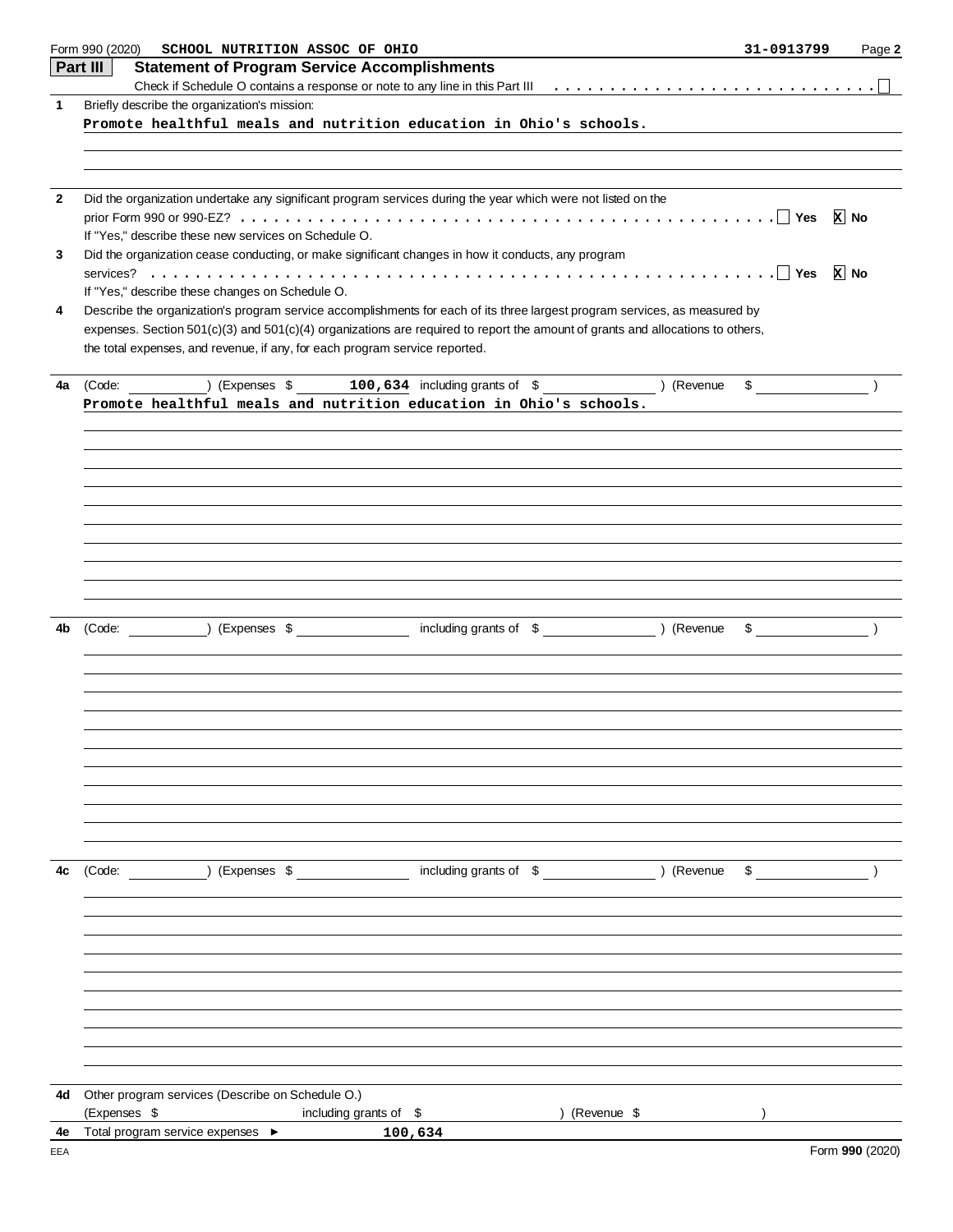|      | <b>Checklist of Required Schedules</b><br><b>Part IV</b>                                                                                           |                |     |    |
|------|----------------------------------------------------------------------------------------------------------------------------------------------------|----------------|-----|----|
|      |                                                                                                                                                    |                | Yes | No |
| 1    | Is the organization described in section $501(c)(3)$ or $4947(a)(1)$ (other than a private foundation)? If "Yes,"                                  |                |     |    |
|      |                                                                                                                                                    | $\mathbf{1}$   |     | x  |
| 2    | Is the organization required to complete Schedule B, Schedule of Contributors See instructions?                                                    | $\mathbf{2}$   |     | x  |
| 3    | Did the organization engage in direct or indirect political campaign activities on behalf of or in opposition to                                   |                |     |    |
|      |                                                                                                                                                    | 3              |     | x  |
| 4    | Section 501(c)(3) organizations. Did the organization engage in lobbying activities, or have a section 501(h)                                      |                |     |    |
|      |                                                                                                                                                    | 4              |     |    |
| 5    | Is the organization a section $501(c)(4)$ , $501(c)(5)$ , or $501(c)(6)$ organization that receives membership dues,                               |                |     |    |
|      | assessments, or similar amounts as defined in Revenue Procedure 98-19? If "Yes," complete Schedule C, Part III                                     | 5              |     | x  |
| 6    | Did the organization maintain any donor advised funds or any similar funds or accounts for which donors                                            |                |     |    |
|      | have the right to provide advice on the distribution or investment of amounts in such funds or accounts? If                                        |                |     |    |
|      |                                                                                                                                                    | 6              |     | x  |
| 7    | Did the organization receive or hold a conservation easement, including easements to preserve open space,                                          |                |     |    |
|      | the environment, historic land areas, or historic structures? If "Yes," complete Schedule D, Part II                                               | $\overline{7}$ |     | x  |
| 8    | Did the organization maintain collections of works of art, historical treasures, or other similar assets? If "Yes,"                                |                |     |    |
|      |                                                                                                                                                    | 8              |     | x  |
| 9    | Did the organization report an amount in Part X, line 21, for escrow or custodial account liability, serve as a                                    |                |     |    |
|      | custodian for amounts not listed in Part X; or provide credit counseling, debt management, credit repair, or                                       |                |     |    |
|      |                                                                                                                                                    | 9              |     | x  |
| 10   | Did the organization, directly or through a related organization, hold assets in donor-restricted endowments                                       |                |     |    |
|      |                                                                                                                                                    | 10             |     | x  |
| 11   | If the organization's answer to any of the following questions is "Yes," then complete Schedule D, Parts VI,<br>VII, VIII, IX, or X as applicable. |                |     |    |
| а    | Did the organization report an amount for land, buildings, and equipment in Part X, line 10? If "Yes,"                                             |                |     |    |
|      |                                                                                                                                                    | 11a            |     | x  |
| b    | Did the organization report an amount for investments - other securities in Part X, line 12, that is 5% or more                                    |                |     |    |
|      |                                                                                                                                                    | 11b            |     | x  |
| c    | Did the organization report an amount for investments - program related in Part X, line 13, that is 5% or more                                     |                |     |    |
|      |                                                                                                                                                    | 11c            |     | x  |
| d    | Did the organization report an amount for other assets in Part X, line 15, that is 5% or more of its total assets                                  |                |     |    |
|      |                                                                                                                                                    | 11d            |     | x  |
| е    | Did the organization report an amount for other liabilities in Part X, line 25? If "Yes," complete Schedule D, Part X                              | 11e            |     | x  |
| f    | Did the organization's separate or consolidated financial statements for the tax year include a footnote that addresses                            |                |     |    |
|      | the organization's liability for uncertain tax positions under FIN 48 (ASC 740)? If "Yes," complete Schedule D, Part $X \dots \dots$               | 11f            |     | x  |
| 12a  | Did the organization obtain separate, independent audited financial statements for the tax year? If "Yes," complete                                |                |     |    |
|      |                                                                                                                                                    | 12a            |     | х  |
| b    | Was the organization included in consolidated, independent audited financial statements for the tax year? If                                       |                |     |    |
|      | "Yes," and if the organization answered "No" to line 12a, then completing Schedule D, Parts XI and XII is optional                                 | 12b            |     | x  |
| 13   |                                                                                                                                                    | 13             |     | x  |
| 14a  |                                                                                                                                                    | 14a            |     | x  |
| b    | Did the organization have aggregate revenues or expenses of more than \$10,000 from grantmaking,                                                   |                |     |    |
|      | fundraising, business, investment, and program service activities outside the United States, or aggregate                                          |                |     |    |
|      |                                                                                                                                                    | 14b            |     | x  |
| 15   | Did the organization report on Part IX, column (A), line 3, more than \$5,000 of grants or other assistance to or                                  |                |     |    |
|      |                                                                                                                                                    | 15             |     | x  |
| 16   | Did the organization report on Part IX, column (A), line 3, more than \$5,000 of aggregate grants or other                                         |                |     |    |
|      |                                                                                                                                                    | 16             |     | x  |
| 17   | Did the organization report a total of more than \$15,000 of expenses for professional fundraising services on                                     |                |     |    |
|      |                                                                                                                                                    | 17             |     | x  |
| 18   | Did the organization report more than \$15,000 total of fundraising event gross income and contributions on                                        |                |     |    |
|      |                                                                                                                                                    | 18             |     | x  |
| 19   | Did the organization report more than \$15,000 of gross income from gaming activities on Part VIII, line 9a?                                       |                |     |    |
|      |                                                                                                                                                    | 19             |     | x  |
| 20 a |                                                                                                                                                    | 20a            |     | x  |
| b    | If "Yes" to line 20a, did the organization attach a copy of its audited financial statements to this retum? $\ldots \ldots \ldots \ldots$          | 20b            |     |    |
| 21   | Did the organization report more than \$5,000 of grants or other assistance to any domestic organization or                                        |                |     |    |
|      |                                                                                                                                                    | 21             |     | x  |

Form **990** (2020)

### Form 990 (2020) Page **3 SCHOOL NUTRITION ASSOC OF OHIO 31-0913799**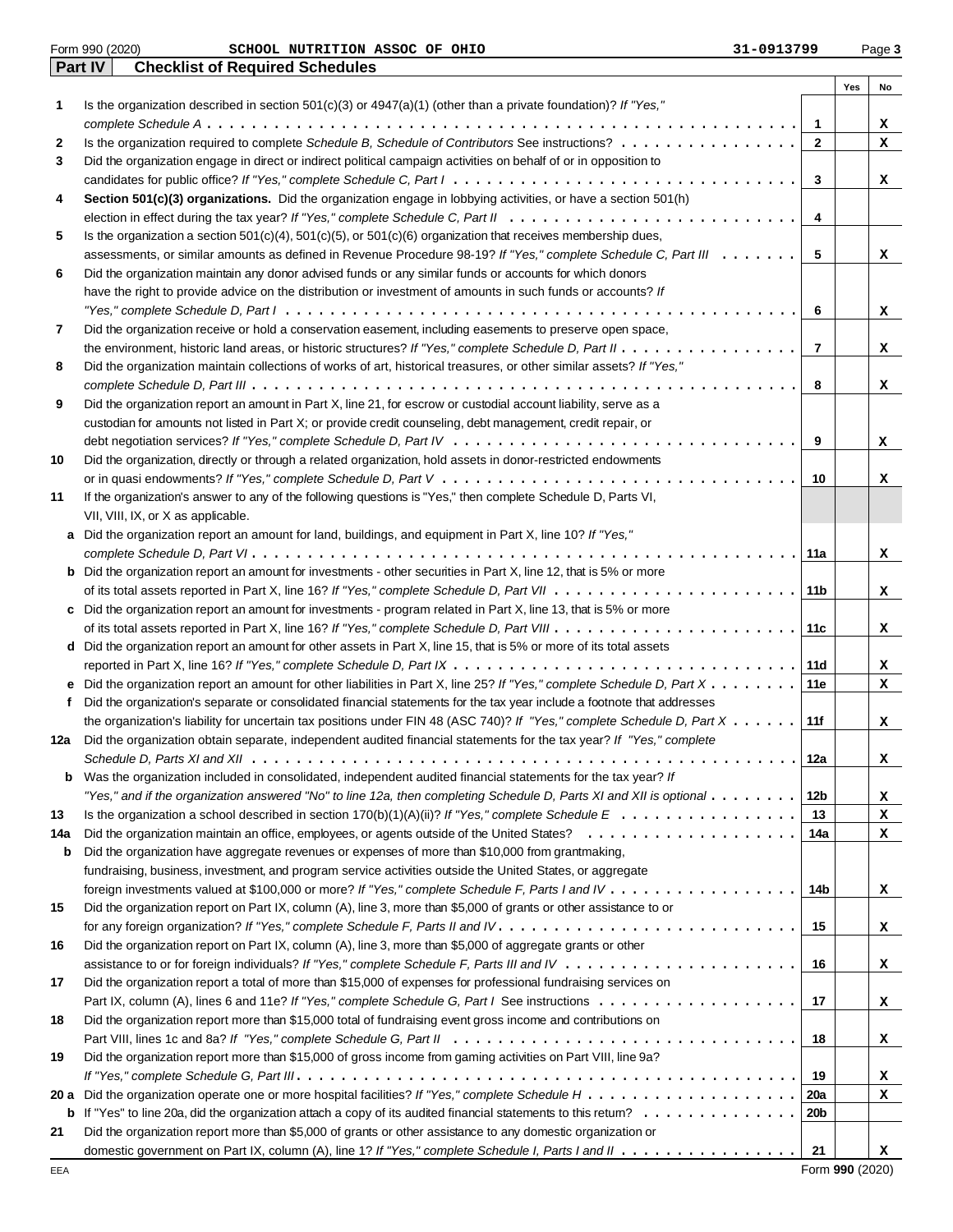|               | Form 990 (2020)<br>31-0913799<br>SCHOOL NUTRITION ASSOC OF OHIO                                                                            |                 |            | Page 4 |
|---------------|--------------------------------------------------------------------------------------------------------------------------------------------|-----------------|------------|--------|
|               | Part IV<br><b>Checklist of Required Schedules</b> (continued)                                                                              |                 |            |        |
|               |                                                                                                                                            |                 | Yes        | No     |
| 22            | Did the organization report more than \$5,000 of grants or other assistance to or for domestic individuals on                              |                 |            |        |
|               |                                                                                                                                            | 22              |            | x      |
| 23            | Did the organization answer "Yes" to Part VII, Section A, line 3, 4, or 5 about compensation of the                                        |                 |            |        |
|               | organization's current and former officers, directors, trustees, key employees, and highest compensated                                    | 23              |            |        |
| 24a           | Did the organization have a tax-exempt bond issue with an outstanding principal amount of more than                                        |                 |            | x      |
|               | \$100,000 as of the last day of the year, that was issued after December 31, 2002? If "Yes," answer lines 24b                              |                 |            |        |
|               |                                                                                                                                            | 24a             |            | x      |
| b             | Did the organization invest any proceeds of tax-exempt bonds beyond a temporary period exception?.                                         | 24b             |            |        |
| c             | Did the organization maintain an escrow account other than a refunding escrow at any time during the year                                  |                 |            |        |
|               |                                                                                                                                            | 24c             |            |        |
| d             | Did the organization act as an "on behalf of" issuer for bonds outstanding at any time during the year?                                    | 24d             |            |        |
| 25a           | Section 501(c)(3), 501(c)(4), and 501(c)(29) organizations. Did the organization engage in an excess benefit                               |                 |            |        |
|               |                                                                                                                                            | 25a             |            |        |
| b             | Is the organization aware that it engaged in an excess benefit transaction with a disqualified person in a prior                           |                 |            |        |
|               | year, and that the transaction has not been reported on any of the organization's prior Forms 990 or 990-EZ?                               |                 |            |        |
|               |                                                                                                                                            | 25b             |            |        |
| 26            | Did the organization report any amount on Part X, line 5 or 22, for receivables from or payables to any current                            |                 |            |        |
|               | or former officer, director, trustee, key employee, creator or founder, substantial contributor, or 35%                                    |                 |            |        |
|               | controlled entity or family member or any of these persons? If "Yes," complete Schedule L, Part II.                                        | 26              |            | x      |
| 27            | Did the organization provide a grant or other assistance to any current or former officer, director, trustee, key                          |                 |            |        |
|               | employee, creator or founder, substantial contributor or employee thereof, a grant selection committee                                     |                 |            |        |
|               | member, or to a 35% controlled entity (including an employee thereof) or family member of any of these                                     |                 |            |        |
|               |                                                                                                                                            | 27              |            | x      |
| 28            | Was the organization a party to a business transaction with one of the following parties (see Schedule L, Part                             |                 |            |        |
|               | IV instructions, for applicable filing thresholds, conditions, and exceptions):                                                            |                 |            |        |
| a             | A current or former officer, director, trustee, key employee, creator or founder, or substantial contributor? If                           |                 |            |        |
|               |                                                                                                                                            | 28a             |            | x      |
| b             |                                                                                                                                            | 28b             |            | x      |
| c             | A 35% controlled entity of one or more individuals and/or organizations described in lines 28a or 28b? If                                  |                 |            |        |
|               |                                                                                                                                            | 28c             |            | x      |
| 29            | Did the organization receive more than \$25,000 in non-cash contributions? If "Yes," complete Schedule M.                                  | 29              |            | x      |
| 30            | Did the organization receive contributions of art, historical treasures, or other similar assets, or qualified                             |                 |            |        |
|               |                                                                                                                                            | 30<br>31        |            | x      |
| 31            | Did the organization liquidate, terminate, or dissolve and cease operations? If "Yes," complete Schedule N, Part I. .                      |                 |            | x      |
| 32            | Did the organization sell, exchange, dispose of, or transfer more than 25% of its net assets? If "Yes,"<br>complete Schedule N, Part II    | 32              |            |        |
| 33            | Did the organization own 100% of an entity disregarded as separate from the organization under Regulations                                 |                 |            | x      |
|               |                                                                                                                                            | 33              |            | x      |
| 34            | Was the organization related to any tax-exempt or taxable entity? If "Yes," complete Schedule R, Part II, III,                             |                 |            |        |
|               |                                                                                                                                            | 34              |            | x      |
| 35a           | Did the organization have a controlled entity within the meaning of section $512(b)(13)? \ldots \ldots \ldots \ldots \ldots \ldots \ldots$ | 35a             |            | x      |
| b             | If "Yes" to line 35a, did the organization receive any payment from or engage in any transaction with a                                    |                 |            |        |
|               | controlled entity within the meaning of section 512(b)(13)? If "Yes," complete Schedule R, Part V, line $2 \ldots \ldots \ldots \ldots$    | 35 <sub>b</sub> |            |        |
| 36            | Section 501(c)(3) organizations. Did the organization make any transfers to an exempt non-charitable                                       |                 |            |        |
|               |                                                                                                                                            | 36              |            |        |
| 37            | Did the organization conduct more than 5% of its activities through an entity that is not a related organization                           |                 |            |        |
|               |                                                                                                                                            | 37              |            | x      |
| 38            | Did the organization complete Schedule O and provide explanations in Schedule O for Part VI, lines 11b and                                 |                 |            |        |
|               | 19? Note: All Form 990 filers are required to complete Schedule O.                                                                         | 38              | х          |        |
| <b>Part V</b> | <b>Statements Regarding Other IRS Filings and Tax Compliance</b>                                                                           |                 |            |        |
|               | Check if Schedule O contains a response or note to any line in this Part V $\ldots \ldots \ldots \ldots \ldots$                            |                 |            |        |
|               |                                                                                                                                            |                 | <b>Yes</b> | No     |
| 1а            | 1a<br>Enter the number reported in Box 3 of Form 1096. Enter -0- if not applicable<br>3                                                    |                 |            |        |
| b             | Enter the number of Form W-2G included in line 1a. Enter -0- if not applicable<br>1b<br>0                                                  |                 |            |        |
| c             | Did the organization comply with backup withholding rules for reportable payments to vendors and                                           |                 |            |        |
|               |                                                                                                                                            | 1c              | x          |        |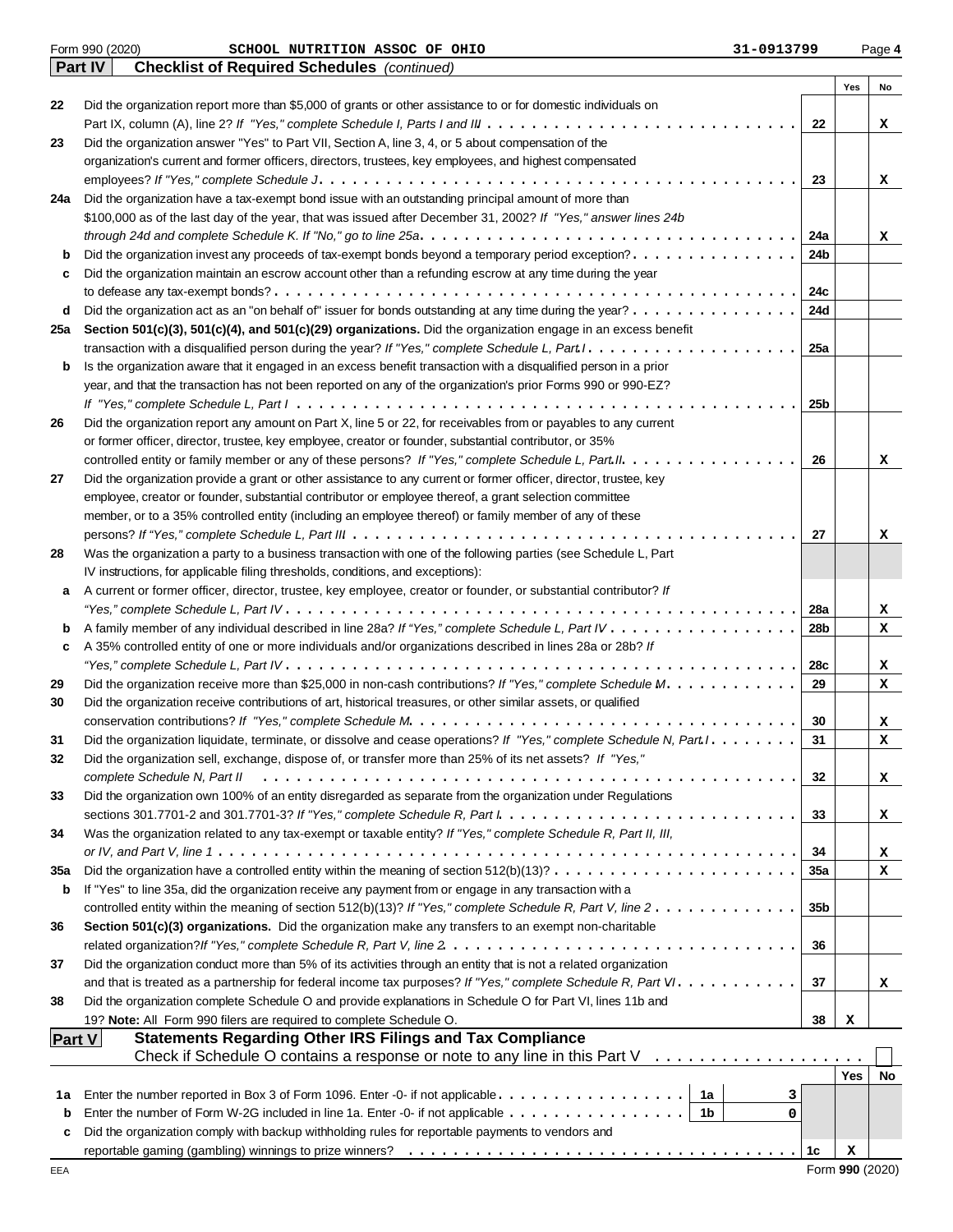|             | Form 990 (2020)<br>SCHOOL NUTRITION ASSOC OF OHIO                                                                                        | 31-0913799 |     |     | Page 5 |
|-------------|------------------------------------------------------------------------------------------------------------------------------------------|------------|-----|-----|--------|
| Part V      | Statements Regarding Other IRS Filings and Tax Compliance (continued)                                                                    |            |     |     |        |
|             |                                                                                                                                          |            |     | Yes | No     |
| 2a          | Enter the number of employees reported on Form W-3, Transmittal of Wage and Tax                                                          |            |     |     |        |
|             | Statements, filed for the calendar year ending with or within the year covered by this retum<br>.   2a                                   | 0          |     |     |        |
| b           | If at least one is reported on line 2a, did the organization file all required federal employment tax returns?                           |            | 2b  | x   |        |
|             | Note: If the sum of lines 1a and 2a is greater than 250, you may be required to e-file (see instructions).                               |            |     |     |        |
| За          | Did the organization have unrelated business gross income of \$1,000 or more during the year?.                                           |            | За  |     | x      |
| b           | If "Yes," has it filed a Form 990-T for this year? If "No" to line 3b, provide an explanation on Schedule O.                             |            | 3b  |     |        |
| 4a          | At any time during the calendar year, did the organization have an interest in, or a signature or other authority over,                  |            |     |     |        |
|             | a financial account in a foreign country (such as a bank account, securities account, or other financial account)?                       |            | 4a  |     | x      |
| b           | If "Yes," enter the name of the foreign country                                                                                          |            |     |     |        |
|             | See instructions for filing requirements for FinCEN Form 114, Report of Foreign Bank and Financial Accounts (FBAR).                      |            |     |     |        |
| 5a          | Was the organization a party to a prohibited tax shelter transaction at any time during the tax year?                                    |            | 5a  |     | x      |
| b           |                                                                                                                                          |            | 5b  |     | x      |
| c           |                                                                                                                                          |            | 5с  |     |        |
| 6a          | Does the organization have annual gross receipts that are normally greater than \$100,000, and did the                                   |            |     |     |        |
|             |                                                                                                                                          |            | 6a  |     | x      |
| b           | If "Yes," did the organization include with every solicitation an express statement that such contributions or                           |            | 6b  |     |        |
|             | Organizations that may receive deductible contributions under section 170(c).                                                            |            |     |     |        |
| 7           | Did the organization receive a payment in excess of \$75 made partly as a contribution and partly for goods                              |            |     |     |        |
| а           |                                                                                                                                          |            | 7a  |     |        |
| b           |                                                                                                                                          |            | 7b  |     |        |
| c           | Did the organization sell, exchange, or otherwise dispose of tangible personal property for which it was                                 |            |     |     |        |
|             |                                                                                                                                          |            | 7c  |     |        |
| d           | 7d                                                                                                                                       |            |     |     |        |
| е           | Did the organization receive any funds, directly or indirectly, to pay premiums on a personal benefit contract?                          |            | 7e  |     |        |
| f           |                                                                                                                                          |            | 7f  |     |        |
| g           | If the organization received a contribution of qualified intellectual property, did the organization file Form 8899 as required?.        |            | 7g  |     |        |
| h           | If the organization received a contribution of cars, boats, airplanes, or other vehicles, did the organization file a Form 1098-C?       |            | 7h  |     |        |
| 8           | Sponsoring organizations maintaining donor advised funds. Did a donor advised fund maintained by the                                     |            |     |     |        |
|             |                                                                                                                                          |            | 8   |     |        |
| 9           | Sponsoring organizations maintaining donor advised funds.                                                                                |            |     |     |        |
| а           |                                                                                                                                          |            | 9a  |     |        |
| $\mathbf b$ | Did the sponsoring organization make a distribution to a donor, donor advisor, or related person?                                        |            | 9b  |     |        |
| 10          | Section 501(c)(7) organizations. Enter:                                                                                                  |            |     |     |        |
|             | 10a<br>Initiation fees and capital contributions included on Part VIII, line 12                                                          |            |     |     |        |
| b           | Gross receipts, included on Form 990, Part VIII, line 12, for public use of club facilities<br>10b                                       |            |     |     |        |
| 11          | Section 501(c)(12) organizations. Enter:                                                                                                 |            |     |     |        |
| а           | Gross income from members or shareholders<br>11a                                                                                         |            |     |     |        |
| b           | Gross income from other sources (Do not net amounts due or paid to other sources                                                         |            |     |     |        |
|             | against amounts due or received from them.) $\ldots \ldots \ldots \ldots \ldots \ldots \ldots \ldots \ldots \ldots \ldots \ldots$<br>11b |            |     |     |        |
| 12a         | Section 4947(a)(1) non-exempt charitable trusts. Is the organization filing Form 990 in lieu of Form 1041?                               |            | 12a |     |        |
| b           | 12 <sub>b</sub><br>If "Yes," enter the amount of tax-exempt interest received or accrued during the year $\dots \dots \dots \dots$       |            |     |     |        |
| 13          | Section 501(c)(29) qualified nonprofit health insurance issuers.                                                                         |            |     |     |        |
| а           | Is the organization licensed to issue qualified health plans in more than one state?                                                     |            | 13а |     |        |
|             | <b>Note:</b> See the instructions for additional information the organization must report on Schedule O.                                 |            |     |     |        |
| b           | Enter the amount of reserves the organization is required to maintain by the states in which                                             |            |     |     |        |
|             | 13b                                                                                                                                      |            |     |     |        |
| c           | Enter the amount of reserves on hand $\ldots \ldots \ldots \ldots \ldots \ldots \ldots \ldots \ldots \ldots \ldots \ldots$               |            |     |     |        |
| 14a         |                                                                                                                                          |            | 14a |     | x      |
| b           | If "Yes," has it filed a Form 720 to report these payments? If "No," provide an explanation on Schedule Q                                |            | 14b |     |        |
| 15          | Is the organization subject to the section 4960 tax on payment(s) of more than \$1,000,000 in remuneration or                            |            |     |     |        |
|             | excess parachute payment(s) during the year?                                                                                             |            | 15  |     | x      |
|             | If "Yes," see instructions and file Form 4720, Schedule N.                                                                               |            |     |     |        |
| 16          | Is the organization an educational institution subject to the section 4968 excise tax on net investment income?                          |            | 16  |     | x      |
|             | If "Yes," complete Form 4720, Schedule O.                                                                                                |            |     |     |        |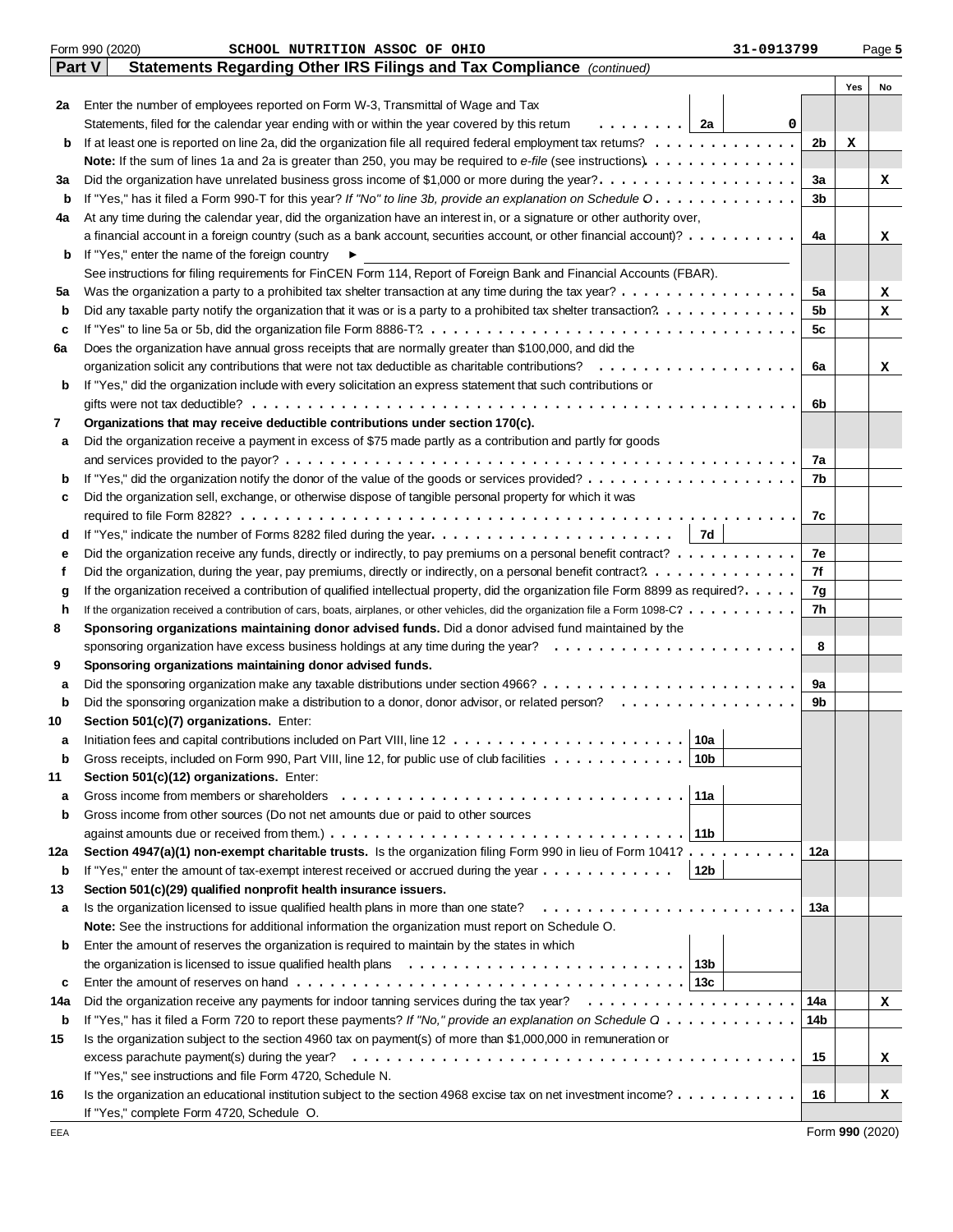|              | Form 990 (2020)<br>31-0913799<br>SCHOOL NUTRITION ASSOC OF OHIO                                                                                                                                                         |            |        | Page 6          |
|--------------|-------------------------------------------------------------------------------------------------------------------------------------------------------------------------------------------------------------------------|------------|--------|-----------------|
|              | <b>Part VI</b><br>Governance, Management, and Disclosure For each "Yes" response to lines 2 through 7b below, and for a "No"                                                                                            |            |        |                 |
|              | response to line 8a, 8b, or 10b below, describe the circumstances, processes, or changes in Schedule O. See instructions.                                                                                               |            |        |                 |
|              |                                                                                                                                                                                                                         |            |        | $\vert x \vert$ |
|              | <b>Section A. Governing Body and Management</b>                                                                                                                                                                         |            |        |                 |
|              |                                                                                                                                                                                                                         |            | Yes    | No              |
| 1a           | Enter the number of voting members of the governing body at the end of the tax year. $\dots \dots \dots \dots$<br>1a<br>18                                                                                              |            |        |                 |
|              | If there are material differences in voting rights among members of the governing body, or                                                                                                                              |            |        |                 |
|              | if the governing body delegated broad authority to an executive committee or similar                                                                                                                                    |            |        |                 |
|              | committee, explain on Schedule O.                                                                                                                                                                                       |            |        |                 |
| b            | Enter the number of voting members included in line 1a, above, who are independent. $\dots \dots \dots \dots$<br>- 1b<br>18                                                                                             |            |        |                 |
| $\mathbf{2}$ | Did any officer, director, trustee, or key employee have a family relationship or a business relationship with                                                                                                          |            |        |                 |
|              |                                                                                                                                                                                                                         | 2          |        | x               |
| 3            | Did the organization delegate control over management duties customarily performed by or under the direct                                                                                                               |            |        |                 |
|              | supervision of officers, directors, or trustees, or key employees to a management company or other person?                                                                                                              | 3          |        | x               |
| 4            | Did the organization make any significant changes to its governing documents since the prior Form 990 was filed?.                                                                                                       | 4          |        | x               |
| 5            | Did the organization become aware during the year of a significant diversion of the organization's assets?                                                                                                              | 5          |        | x               |
| 6            |                                                                                                                                                                                                                         | 6          | х      |                 |
| 7a           | Did the organization have members, stockholders, or other persons who had the power to elect or appoint                                                                                                                 |            |        |                 |
|              |                                                                                                                                                                                                                         | 7a         | x      |                 |
| b            | Are any governance decisions of the organization reserved to (or subject to approval by) members,                                                                                                                       |            |        |                 |
|              |                                                                                                                                                                                                                         | 7b         | x      |                 |
| 8            | Did the organization contemporaneously document the meetings held or written actions undertaken during                                                                                                                  |            |        |                 |
|              | the year by the following:                                                                                                                                                                                              |            |        |                 |
| а            |                                                                                                                                                                                                                         | 8a         | x      |                 |
| b            |                                                                                                                                                                                                                         | 8b         | x      |                 |
| 9            | Is there any officer, director, trustee, or key employee listed in Part VII, Section A, who cannot be reached at                                                                                                        |            |        |                 |
|              | the organization's mailing address? If "Yes," provide the names and addresses on Schedule Q                                                                                                                             | 9          |        | x               |
|              | <b>Section B. Policies</b> (This Section B requests information about policies not required by the Internal Revenue Code.)                                                                                              |            |        |                 |
|              |                                                                                                                                                                                                                         |            | Yes    | No              |
| 10a          |                                                                                                                                                                                                                         | 10a        | x      |                 |
| b            | If "Yes," did the organization have written policies and procedures governing the activities of such chapters,                                                                                                          |            |        |                 |
|              | affiliates, and branches to ensure their operations are consistent with the organization's exempt purposes?.                                                                                                            | 10b        | x      |                 |
| 11a          | Has the organization provided a complete copy of this Form 990 to all members of its governing body before filing the form?                                                                                             | 11a        | x      |                 |
| b            | Describe in Schedule O the process, if any, used by the organization to review this Form 990.                                                                                                                           |            |        |                 |
| 12a          |                                                                                                                                                                                                                         | 12a        |        |                 |
| b            | Were officers, directors, or trustees, and key employees required to disclose annually interests that could give rise to conflicts?                                                                                     | 12b        | x<br>x |                 |
|              | Did the organization regularly and consistently monitor and enforce compliance with the policy? If "Yes,"                                                                                                               |            |        |                 |
|              |                                                                                                                                                                                                                         | 12c        |        |                 |
| 13           |                                                                                                                                                                                                                         | 13         | х      |                 |
|              |                                                                                                                                                                                                                         | 14         | х      |                 |
| 14           |                                                                                                                                                                                                                         |            | x      |                 |
| 15           | Did the process for determining compensation of the following persons include a review and approval by<br>independent persons, comparability data, and contemporaneous substantiation of the deliberation and decision? |            |        |                 |
|              |                                                                                                                                                                                                                         |            |        |                 |
| а<br>b       |                                                                                                                                                                                                                         | 15a<br>15b |        | x               |
|              |                                                                                                                                                                                                                         |            |        | x               |
|              | If "Yes" to line 15a or 15b, describe the process in Schedule O (see instructions).                                                                                                                                     |            |        |                 |
| 16a          | Did the organization invest in, contribute assets to, or participate in a joint venture or similar arrangement                                                                                                          |            |        |                 |
|              |                                                                                                                                                                                                                         | 16a        |        | x               |
| b            | If "Yes," did the organization follow a written policy or procedure requiring the organization to evaluate its                                                                                                          |            |        |                 |
|              | participation in joint venture arrangements under applicable federal tax law, and take steps to safeguard the                                                                                                           |            |        |                 |
|              |                                                                                                                                                                                                                         | 16b        |        |                 |
|              | <b>Section C. Disclosure</b>                                                                                                                                                                                            |            |        |                 |
| 17           | List the states with which a copy of this Form 990 is required to be filed<br>$\triangleright$ Ohio                                                                                                                     |            |        |                 |
| 18           | Section 6104 requires an organization to make its Forms 1023 (1024 or 1024-A if applicable), 990, and 990-T (Section 501(c)                                                                                             |            |        |                 |
|              | (3)s only) available for public inspection. Indicate how you made these available. Check all that apply.                                                                                                                |            |        |                 |
|              | $\mathbf{X}$ Upon request<br>Own website<br>    Another's website<br>    Other (explain on Schedule O)                                                                                                                  |            |        |                 |
| 19           | Describe on Schedule O whether (and if so, how) the organization made its governing documents, conflict of interest policy,                                                                                             |            |        |                 |
|              | and financial statements available to the public during the tax year.                                                                                                                                                   |            |        |                 |
| 20           | State the name, address, and telephone number of the person who possesses the organization's books and records                                                                                                          |            |        |                 |
|              | Tracey Hogan (614)221-1900, 400 WEST WILSON BRIDGE RD, WORTHINGTON, OH 43085                                                                                                                                            |            |        |                 |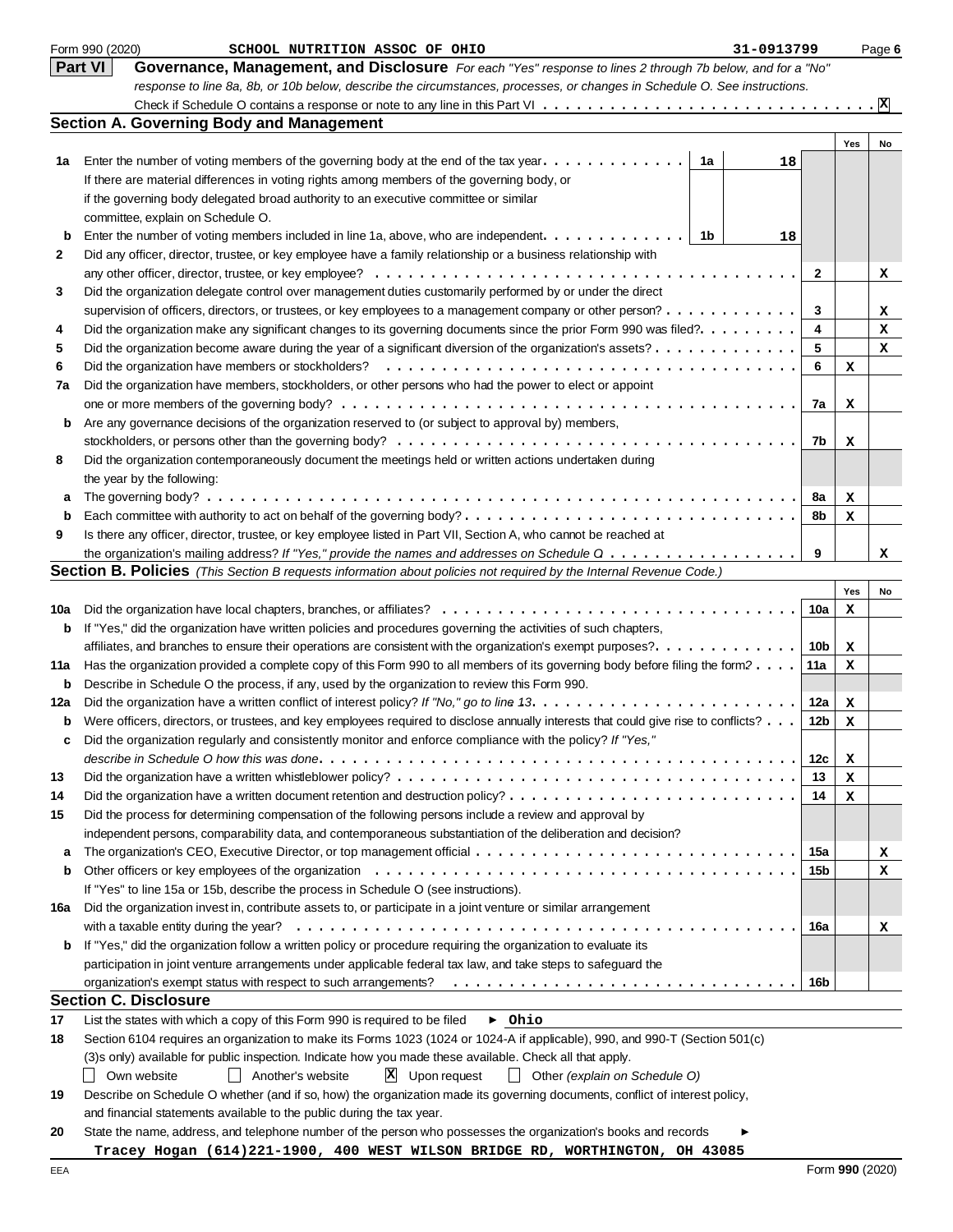| Form 990 (2020)          | SCHOOL NUTRITION ASSOC OF OHIO                                                                                                     | 31-0913799 | Page 7 |
|--------------------------|------------------------------------------------------------------------------------------------------------------------------------|------------|--------|
| <b>Part VII</b>          | Compensation of Officers, Directors, Trustees, Key Employees, Highest Compensated Employees, and<br><b>Independent Contractors</b> |            |        |
|                          | Check if Schedule O contains a response or note to any line in this Part VII                                                       |            |        |
| Section A.               | Officers, Directors, Trustees, Key Employees, and Highest Compensated Employees                                                    |            |        |
|                          | 1a Complete this table for all persons required to be listed. Report compensation for the calendar year ending with or within the  |            |        |
| organization's tax year. |                                                                                                                                    |            |        |

List all of the organization's **current** officers, directors, trustees (whether individuals or organizations), regardless of amount of compensation. Enter -0- in columns (D), (E), and (F) if no compensation was paid.

List all of the organization's **current** key employees, if any. See instructions for definition of "key employee."

List the organization's five **current** highest compensated employees (other than an officer, director, trustee, or key employee) who received reportable compensation (Box 5 of Form W-2 and/or Box 7 of Form 1099-MISC) of more than \$100,000 from the organization and any related organizations.

List all of the organization's **former** officers, key employees, and highest compensated employees who received more than \$100,000 of reportable compensation from the organization and any related organizations.

List all of the organization's **former directors or trustees** that received, in the capacity as a former director or trustee of the organization, more than \$10,000 of reportable compensation from the organization and any related organizations.

See instructions for the order in which to list the persons above.

Check this box if neither the organization nor any related organization compensated any current officer, director, or trustee. **X**

|                                                      |                      | (C)                                     |                               |             |              |                                 |        |                                 |                                  |                              |
|------------------------------------------------------|----------------------|-----------------------------------------|-------------------------------|-------------|--------------|---------------------------------|--------|---------------------------------|----------------------------------|------------------------------|
| (A)                                                  | (B)                  | Position<br>(do not check more than one |                               | (D)         | (E)          | (F)                             |        |                                 |                                  |                              |
| Name and title                                       | Average              |                                         | box, unless person is both an |             |              |                                 |        | Reportable                      | Reportable                       | Estimated amount             |
|                                                      | hours                |                                         |                               |             |              | officer and a director/trustee) |        | compensation                    | compensation                     | of other                     |
|                                                      | per week             |                                         |                               |             |              |                                 |        | from the                        | from related                     | compensation                 |
|                                                      | (list any            |                                         |                               | Officer     |              |                                 |        | organization<br>(W-2/1099-MISC) | organizations<br>(W-2/1099-MISC) | from the<br>organization and |
|                                                      | hours for<br>related |                                         |                               |             |              |                                 | Former |                                 |                                  | related organizations        |
|                                                      | organizations        |                                         |                               |             | Key employee |                                 |        |                                 |                                  |                              |
|                                                      | below                | Individual trustee<br>or director       | Institutional trustee         |             |              |                                 |        |                                 |                                  |                              |
|                                                      | dotted line)         |                                         |                               |             |              | Highest compensated<br>employee |        |                                 |                                  |                              |
|                                                      |                      |                                         |                               |             |              |                                 |        |                                 |                                  |                              |
|                                                      |                      |                                         |                               |             |              |                                 |        |                                 |                                  |                              |
| (1) Tracey Hogan __________________                  | 13.00                |                                         |                               |             |              |                                 |        |                                 |                                  |                              |
| Executive Director                                   |                      | $\mathbf x$                             |                               |             |              |                                 |        | 0                               | 0                                | 0                            |
| (2) Tiffany McCleese                                 | 1.00                 |                                         |                               |             |              |                                 |        |                                 |                                  |                              |
| President Elect                                      |                      |                                         |                               | $\mathbf x$ |              |                                 |        | 0                               | 0                                | 0                            |
| (3) Ashley Morena<br>_ _ _ _ _ _ _ _ _ _ _ _ _ _ _ _ | 1.00                 |                                         |                               |             |              |                                 |        |                                 |                                  |                              |
| Secretay/Treasurer                                   |                      |                                         |                               | $\mathbf x$ |              |                                 |        | $\mathbf 0$                     | 0                                | $\mathbf 0$                  |
| (4) Jennifer Hirsch<br>_ _ _ _ _ _ _ _ _ _ _ _ _     | 1.00                 |                                         |                               |             |              |                                 |        |                                 |                                  |                              |
| President                                            |                      |                                         |                               | X           |              |                                 |        | $\mathbf 0$                     | $\mathbf 0$                      | $\mathbf 0$                  |
| (5) Janelle Brunswick<br>$\frac{1}{2}$               | 1.00                 |                                         |                               |             |              |                                 |        |                                 |                                  |                              |
| Vice President                                       |                      |                                         |                               | $\mathbf x$ |              |                                 |        | 0                               | $\mathbf 0$                      | $\mathbf 0$                  |
| (6) Krys Hess<br>_ _ _ _ _ _ _ _ _ _ _ _ _ _ _ _ _ _ | 1.00                 |                                         |                               |             |              |                                 |        |                                 |                                  |                              |
| Immediate Past President                             |                      |                                         |                               | X           |              |                                 |        | 0                               | 0                                | 0                            |
| (7) Jackie Hess<br>. 2 2 2 2 2 2 2 2 2 2 2 2 2 2     | 1.00                 |                                         |                               |             |              |                                 |        |                                 |                                  |                              |
| Lead Regional Director                               |                      |                                         |                               | $\mathbf x$ |              |                                 |        | 0                               | 0                                | 0                            |
| (8) _____________________________                    |                      |                                         |                               |             |              |                                 |        |                                 |                                  |                              |
| (9) _____________________________                    |                      |                                         |                               |             |              |                                 |        |                                 |                                  |                              |
| $(10)$ <sub>------------</sub>                       |                      |                                         |                               |             |              |                                 |        |                                 |                                  |                              |
| $(11)$ $       -$                                    |                      |                                         |                               |             |              |                                 |        |                                 |                                  |                              |
| (12)<br>. <u>.</u>                                   |                      |                                         |                               |             |              |                                 |        |                                 |                                  |                              |
|                                                      |                      |                                         |                               |             |              |                                 |        |                                 |                                  |                              |
|                                                      |                      |                                         |                               |             |              |                                 |        |                                 |                                  |                              |
| (14)                                                 |                      |                                         |                               |             |              |                                 |        |                                 |                                  |                              |
|                                                      |                      |                                         |                               |             |              |                                 |        |                                 |                                  |                              |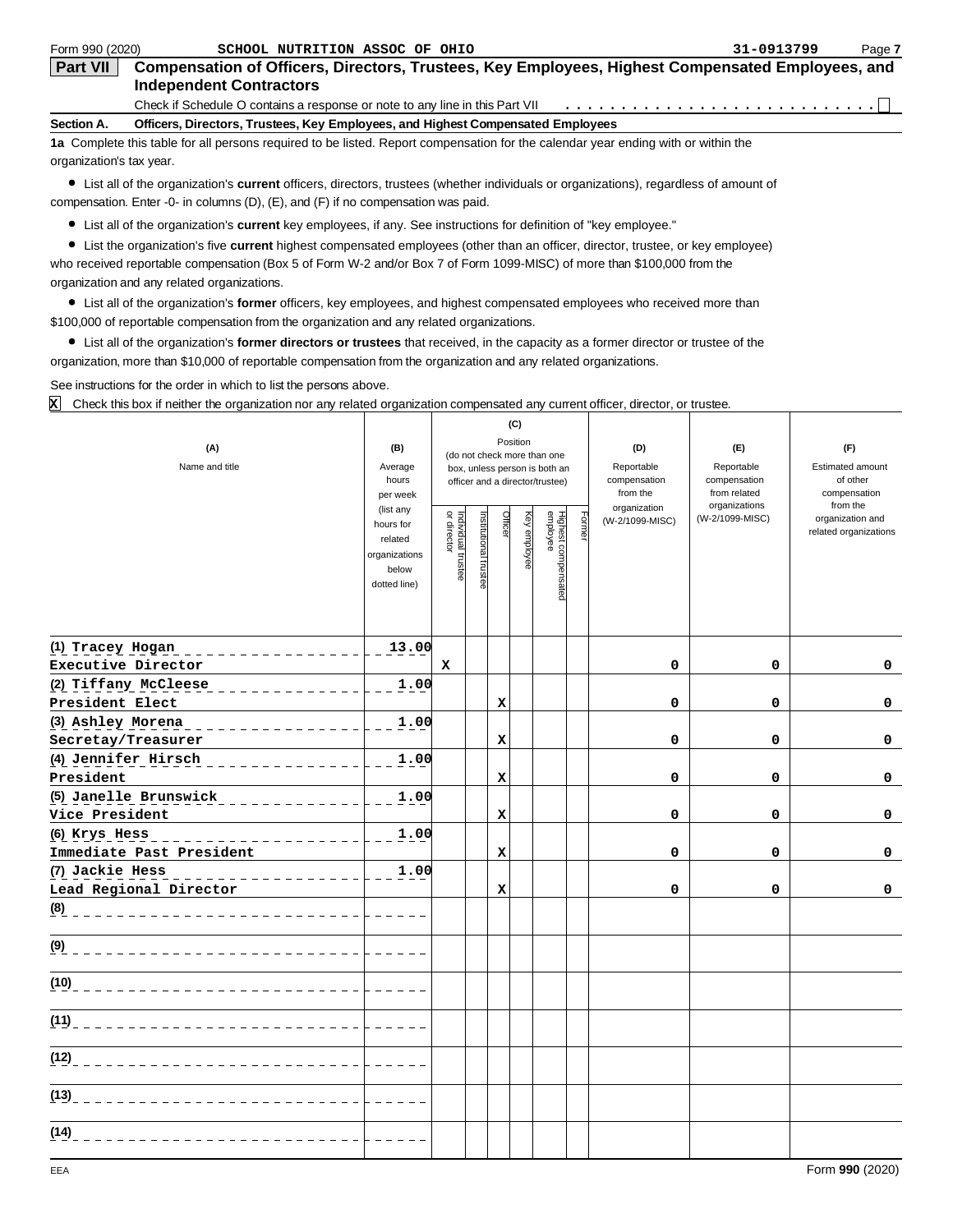# **Form 990 (2020)**

| Part VII | Section A. Officers, Directors, Trustees, Key Employees, and Highest Compensated Employees (continued)<br>(A)<br>Name and title                                                                                                                                                                                               | (B)<br>Average<br>hours<br>per week                                         |                                   |                       |         | (C)<br>Position | (do not check more than one<br>box, unless person is both an<br>officer and a director/trustee) |       | (D)<br>Reportable<br>compensation<br>from the | (E)<br>Reportable<br>compensation<br>from related |   | Estimated amount                          | (F)<br>of other<br>compensation |         |
|----------|-------------------------------------------------------------------------------------------------------------------------------------------------------------------------------------------------------------------------------------------------------------------------------------------------------------------------------|-----------------------------------------------------------------------------|-----------------------------------|-----------------------|---------|-----------------|-------------------------------------------------------------------------------------------------|-------|-----------------------------------------------|---------------------------------------------------|---|-------------------------------------------|---------------------------------|---------|
|          |                                                                                                                                                                                                                                                                                                                               | (list any<br>hours for<br>related<br>organizations<br>below<br>dotted line) | Individual trustee<br>or director | Institutional trustee | Officer | əə⁄volqmə və⊁   | Highest compensated<br>employee                                                                 | Forme | organization<br>(W-2/1099-MISC)               | organizations<br>(W-2/1099-MISC)                  |   | organization and<br>related organizations | from the                        |         |
|          | (15) _______________________________                                                                                                                                                                                                                                                                                          |                                                                             |                                   |                       |         |                 |                                                                                                 |       |                                               |                                                   |   |                                           |                                 |         |
|          |                                                                                                                                                                                                                                                                                                                               |                                                                             |                                   |                       |         |                 |                                                                                                 |       |                                               |                                                   |   |                                           |                                 |         |
|          | (17) ______________________________                                                                                                                                                                                                                                                                                           |                                                                             |                                   |                       |         |                 |                                                                                                 |       |                                               |                                                   |   |                                           |                                 |         |
|          |                                                                                                                                                                                                                                                                                                                               |                                                                             |                                   |                       |         |                 |                                                                                                 |       |                                               |                                                   |   |                                           |                                 |         |
|          |                                                                                                                                                                                                                                                                                                                               |                                                                             |                                   |                       |         |                 |                                                                                                 |       |                                               |                                                   |   |                                           |                                 |         |
|          |                                                                                                                                                                                                                                                                                                                               |                                                                             |                                   |                       |         |                 |                                                                                                 |       |                                               |                                                   |   |                                           |                                 |         |
|          |                                                                                                                                                                                                                                                                                                                               |                                                                             |                                   |                       |         |                 |                                                                                                 |       |                                               |                                                   |   |                                           |                                 |         |
|          |                                                                                                                                                                                                                                                                                                                               |                                                                             |                                   |                       |         |                 |                                                                                                 |       |                                               |                                                   |   |                                           |                                 |         |
|          |                                                                                                                                                                                                                                                                                                                               |                                                                             |                                   |                       |         |                 |                                                                                                 |       |                                               |                                                   |   |                                           |                                 |         |
| (25)     |                                                                                                                                                                                                                                                                                                                               |                                                                             |                                   |                       |         |                 |                                                                                                 |       |                                               |                                                   |   |                                           |                                 |         |
| 1b<br>c  | Subtotal<br>Total from continuation sheets to Part VII, Section A                                                                                                                                                                                                                                                             |                                                                             | .                                 |                       |         |                 |                                                                                                 |       |                                               |                                                   |   |                                           |                                 |         |
| d<br>2   | Total (add lines 1b and 1c) $\ldots \ldots \ldots \ldots \ldots \ldots \ldots \ldots \ldots$<br>Total number of individuals (including but not limited to those listed above) who received more than \$100,000 of                                                                                                             |                                                                             |                                   |                       |         |                 |                                                                                                 |       | 0                                             |                                                   | 0 |                                           |                                 | 0       |
|          | reportable compensation from the organization $\blacktriangleright$                                                                                                                                                                                                                                                           |                                                                             |                                   |                       |         |                 |                                                                                                 |       |                                               |                                                   |   |                                           |                                 | 0       |
| 3<br>4   | Did the organization list any former officer, director, trustee, key employee, or highest compensated<br>For any individual listed on line 1a, is the sum of reportable compensation and other compensation from the<br>organization and related organizations greater than \$150,000? If "Yes," complete Schedule J for such |                                                                             |                                   |                       |         |                 |                                                                                                 |       |                                               |                                                   |   | 3                                         | Yes                             | No<br>х |
| 5        | $indivial. \ldots \ldots \ldots \ldots \ldots \ldots \ldots \ldots \ldots \ldots$<br>Did any person listed on line 1a receive or accrue compensation from any unrelated organization or individual<br>for services rendered to the organization? If "Yes," complete Schedule J for such person                                |                                                                             |                                   |                       |         |                 |                                                                                                 |       |                                               |                                                   |   | 4<br>5                                    |                                 | x<br>x  |
|          | <b>Section B. Independent Contractors</b>                                                                                                                                                                                                                                                                                     |                                                                             |                                   |                       |         |                 |                                                                                                 |       |                                               |                                                   |   |                                           |                                 |         |
| 1        | Complete this table for your five highest compensated independent contractors that received more than \$100,000 of<br>compensation from the organization. Report compensation for the calendar year ending with or within the organization's tax year.                                                                        |                                                                             |                                   |                       |         |                 |                                                                                                 |       |                                               |                                                   |   |                                           |                                 |         |
|          | (A)<br>Name and business address                                                                                                                                                                                                                                                                                              |                                                                             |                                   |                       |         |                 |                                                                                                 |       | (B)<br>Description of services                |                                                   |   | (C)<br>Compensation                       |                                 |         |
|          |                                                                                                                                                                                                                                                                                                                               |                                                                             |                                   |                       |         |                 |                                                                                                 |       |                                               |                                                   |   |                                           |                                 |         |
|          |                                                                                                                                                                                                                                                                                                                               |                                                                             |                                   |                       |         |                 |                                                                                                 |       |                                               |                                                   |   |                                           |                                 |         |

**2** Total number of independent contractors (including but not limited to those listed above) who received more than \$100,000 of compensation from the organization  $\blacktriangleright$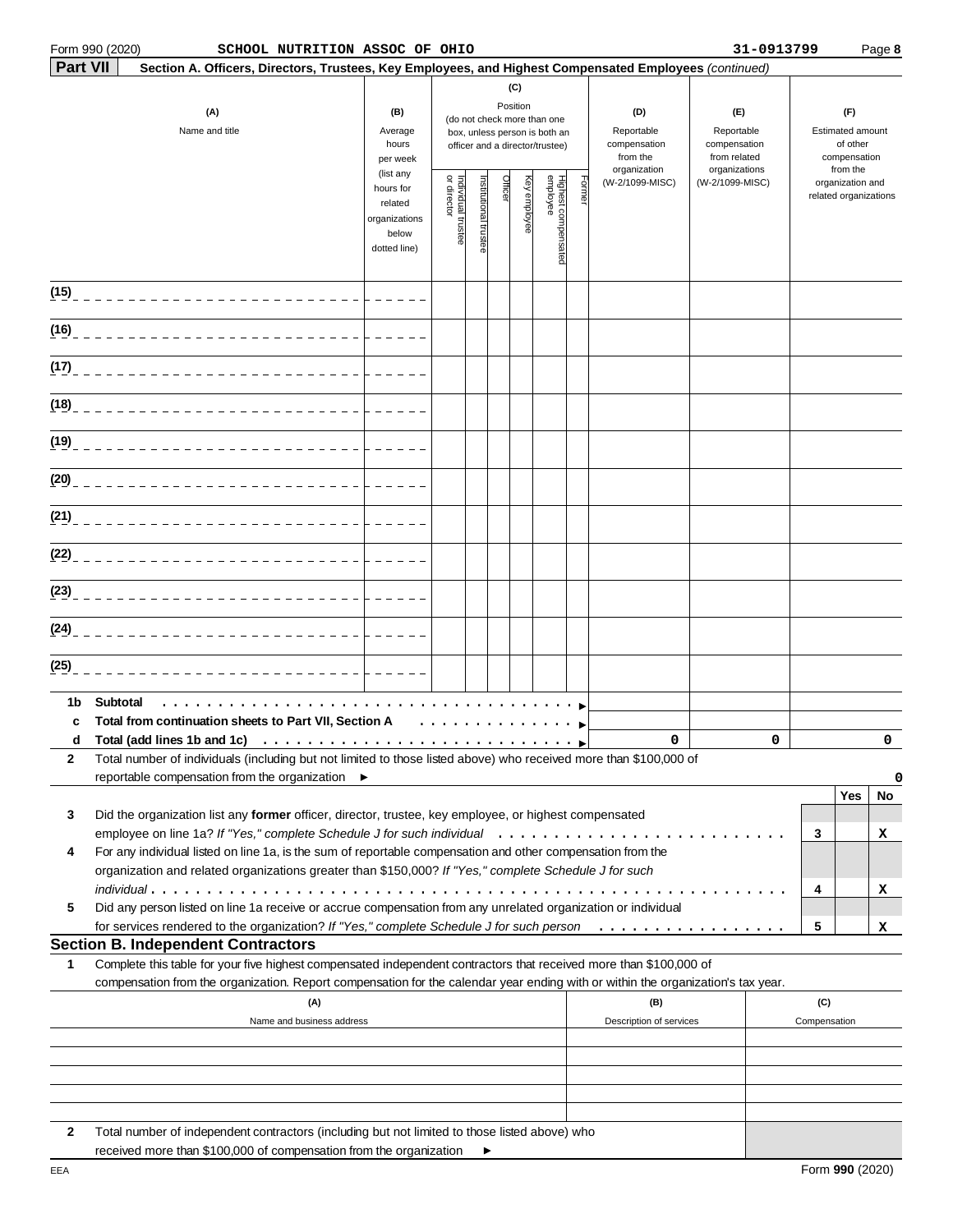| Form 990 (2020)                                           |                                                                                  |                                                                                                                         |    |                |                 | SCHOOL NUTRITION ASSOC OF OHIO                                                                                                                                                                                                                                                                                                                                                                                                                                                                                        |                      |                                              | 31-0913799                           | Page 9                                                        |
|-----------------------------------------------------------|----------------------------------------------------------------------------------|-------------------------------------------------------------------------------------------------------------------------|----|----------------|-----------------|-----------------------------------------------------------------------------------------------------------------------------------------------------------------------------------------------------------------------------------------------------------------------------------------------------------------------------------------------------------------------------------------------------------------------------------------------------------------------------------------------------------------------|----------------------|----------------------------------------------|--------------------------------------|---------------------------------------------------------------|
| Part VIII                                                 |                                                                                  | <b>Statement of Revenue</b>                                                                                             |    |                |                 |                                                                                                                                                                                                                                                                                                                                                                                                                                                                                                                       |                      |                                              |                                      |                                                               |
|                                                           |                                                                                  | Check if Schedule O contains a response or note to any line in this Part VIII                                           |    |                |                 |                                                                                                                                                                                                                                                                                                                                                                                                                                                                                                                       | (A)<br>Total revenue | (B)<br>Related or exempt<br>function revenue | (C)<br>Unrelated<br>business revenue | (D)<br>Revenue excluded<br>from tax under<br>sections 512-514 |
|                                                           | 1a                                                                               | Federated campaigns                                                                                                     |    |                | 1a              |                                                                                                                                                                                                                                                                                                                                                                                                                                                                                                                       |                      |                                              |                                      |                                                               |
|                                                           | b                                                                                | Membership dues                                                                                                         |    |                | 1b              | 43,400                                                                                                                                                                                                                                                                                                                                                                                                                                                                                                                |                      |                                              |                                      |                                                               |
| Contributions, Gifts, Grants<br>and Other Similar Amounts | c                                                                                | Fundraising events                                                                                                      |    |                | 1 <sub>c</sub>  |                                                                                                                                                                                                                                                                                                                                                                                                                                                                                                                       |                      |                                              |                                      |                                                               |
|                                                           | Related organizations<br>1d<br>d<br>Government grants (contributions)<br>1e<br>е |                                                                                                                         |    |                |                 |                                                                                                                                                                                                                                                                                                                                                                                                                                                                                                                       |                      |                                              |                                      |                                                               |
|                                                           |                                                                                  |                                                                                                                         |    |                |                 |                                                                                                                                                                                                                                                                                                                                                                                                                                                                                                                       |                      |                                              |                                      |                                                               |
|                                                           | f                                                                                | All other contributions, gifts, grants,                                                                                 |    |                |                 |                                                                                                                                                                                                                                                                                                                                                                                                                                                                                                                       |                      |                                              |                                      |                                                               |
|                                                           |                                                                                  | and similar amounts not included above                                                                                  |    |                | 1f              |                                                                                                                                                                                                                                                                                                                                                                                                                                                                                                                       |                      |                                              |                                      |                                                               |
|                                                           | a                                                                                | Noncash contributions included in                                                                                       |    |                |                 |                                                                                                                                                                                                                                                                                                                                                                                                                                                                                                                       |                      |                                              |                                      |                                                               |
|                                                           |                                                                                  | lines $1a-1f \ldots \ldots \ldots$                                                                                      |    |                | $1g \mid$ \$    |                                                                                                                                                                                                                                                                                                                                                                                                                                                                                                                       |                      |                                              |                                      |                                                               |
|                                                           | h.                                                                               | Total. Add lines 1a-1f ▶                                                                                                |    |                |                 |                                                                                                                                                                                                                                                                                                                                                                                                                                                                                                                       | 43,400               |                                              |                                      |                                                               |
|                                                           |                                                                                  |                                                                                                                         |    |                |                 | <b>Business Code</b>                                                                                                                                                                                                                                                                                                                                                                                                                                                                                                  |                      |                                              |                                      |                                                               |
|                                                           |                                                                                  | 2a meeting/educ income                                                                                                  |    |                |                 | 611710                                                                                                                                                                                                                                                                                                                                                                                                                                                                                                                | 93,330               | 93,330                                       |                                      |                                                               |
|                                                           | b                                                                                |                                                                                                                         |    |                |                 |                                                                                                                                                                                                                                                                                                                                                                                                                                                                                                                       |                      |                                              |                                      |                                                               |
|                                                           | c                                                                                |                                                                                                                         |    |                |                 |                                                                                                                                                                                                                                                                                                                                                                                                                                                                                                                       |                      |                                              |                                      |                                                               |
| Program Service<br>Revenue                                | d                                                                                |                                                                                                                         |    |                |                 |                                                                                                                                                                                                                                                                                                                                                                                                                                                                                                                       |                      |                                              |                                      |                                                               |
|                                                           | е                                                                                |                                                                                                                         |    |                |                 |                                                                                                                                                                                                                                                                                                                                                                                                                                                                                                                       |                      |                                              |                                      |                                                               |
|                                                           |                                                                                  | f All other program service revenue $\ldots \ldots$                                                                     |    |                |                 |                                                                                                                                                                                                                                                                                                                                                                                                                                                                                                                       |                      |                                              |                                      |                                                               |
|                                                           |                                                                                  |                                                                                                                         |    |                |                 |                                                                                                                                                                                                                                                                                                                                                                                                                                                                                                                       | 93,330               |                                              |                                      |                                                               |
|                                                           | 3                                                                                | Investment income (including dividends, interest, and                                                                   |    |                |                 |                                                                                                                                                                                                                                                                                                                                                                                                                                                                                                                       |                      |                                              |                                      |                                                               |
|                                                           |                                                                                  | other similar amounts) $\ldots \ldots \ldots \ldots \ldots$                                                             |    |                |                 |                                                                                                                                                                                                                                                                                                                                                                                                                                                                                                                       | 4                    | 4                                            |                                      |                                                               |
|                                                           | 4                                                                                | Income from investment of tax-exempt bond proceeds ▶                                                                    |    |                |                 |                                                                                                                                                                                                                                                                                                                                                                                                                                                                                                                       |                      |                                              |                                      |                                                               |
|                                                           | 5                                                                                |                                                                                                                         |    |                |                 |                                                                                                                                                                                                                                                                                                                                                                                                                                                                                                                       |                      |                                              |                                      |                                                               |
|                                                           |                                                                                  |                                                                                                                         |    | (i) Real       |                 | (ii) Personal                                                                                                                                                                                                                                                                                                                                                                                                                                                                                                         |                      |                                              |                                      |                                                               |
|                                                           |                                                                                  | 6a Gross rents                                                                                                          | 6a |                |                 |                                                                                                                                                                                                                                                                                                                                                                                                                                                                                                                       |                      |                                              |                                      |                                                               |
|                                                           |                                                                                  | <b>b</b> Less: rental expenses                                                                                          | 6b |                |                 |                                                                                                                                                                                                                                                                                                                                                                                                                                                                                                                       |                      |                                              |                                      |                                                               |
|                                                           |                                                                                  | c Rental income or (loss)                                                                                               | 6c |                |                 |                                                                                                                                                                                                                                                                                                                                                                                                                                                                                                                       |                      |                                              |                                      |                                                               |
|                                                           |                                                                                  | <b>d</b> Net rental income or (loss)                                                                                    |    |                |                 | ▶                                                                                                                                                                                                                                                                                                                                                                                                                                                                                                                     |                      |                                              |                                      |                                                               |
|                                                           |                                                                                  | <b>7a</b> Gross amount from                                                                                             |    | (i) Securities |                 | (ii) Other                                                                                                                                                                                                                                                                                                                                                                                                                                                                                                            |                      |                                              |                                      |                                                               |
|                                                           |                                                                                  | sales of assets                                                                                                         |    |                |                 |                                                                                                                                                                                                                                                                                                                                                                                                                                                                                                                       |                      |                                              |                                      |                                                               |
|                                                           |                                                                                  | other than inventory                                                                                                    | 7a |                |                 |                                                                                                                                                                                                                                                                                                                                                                                                                                                                                                                       |                      |                                              |                                      |                                                               |
|                                                           |                                                                                  | <b>b</b> Less: cost or other basis                                                                                      |    |                |                 |                                                                                                                                                                                                                                                                                                                                                                                                                                                                                                                       |                      |                                              |                                      |                                                               |
|                                                           |                                                                                  | and sales expenses                                                                                                      | 7b |                |                 |                                                                                                                                                                                                                                                                                                                                                                                                                                                                                                                       |                      |                                              |                                      |                                                               |
|                                                           |                                                                                  | c Gain or (loss) $\ldots$ . $7c$                                                                                        |    |                |                 |                                                                                                                                                                                                                                                                                                                                                                                                                                                                                                                       |                      |                                              |                                      |                                                               |
| Other Revenue                                             |                                                                                  |                                                                                                                         |    |                |                 | ▶                                                                                                                                                                                                                                                                                                                                                                                                                                                                                                                     |                      |                                              |                                      |                                                               |
|                                                           |                                                                                  | 8a Gross income from fundraising                                                                                        |    |                |                 |                                                                                                                                                                                                                                                                                                                                                                                                                                                                                                                       |                      |                                              |                                      |                                                               |
|                                                           |                                                                                  | events (not including \$                                                                                                |    |                |                 |                                                                                                                                                                                                                                                                                                                                                                                                                                                                                                                       |                      |                                              |                                      |                                                               |
|                                                           |                                                                                  | of contributions reported on line                                                                                       |    |                |                 |                                                                                                                                                                                                                                                                                                                                                                                                                                                                                                                       |                      |                                              |                                      |                                                               |
|                                                           |                                                                                  | 1c). See Part IV, line $18 \ldots \ldots$<br><b>b</b> Less: direct expenses $\cdot \cdot \cdot \cdot \cdot \cdot \cdot$ |    |                | 8a<br>8b        |                                                                                                                                                                                                                                                                                                                                                                                                                                                                                                                       |                      |                                              |                                      |                                                               |
|                                                           |                                                                                  |                                                                                                                         |    |                |                 |                                                                                                                                                                                                                                                                                                                                                                                                                                                                                                                       |                      |                                              |                                      |                                                               |
|                                                           |                                                                                  | c Net income or (loss) from fundraising events<br>9a Gross income from gaming                                           |    |                |                 | $\mathbf{1} \times \mathbf{1} \times \mathbf{1} \times \mathbf{1} \times \mathbf{1} \times \mathbf{1} \times \mathbf{1} \times \mathbf{1} \times \mathbf{1} \times \mathbf{1} \times \mathbf{1} \times \mathbf{1} \times \mathbf{1} \times \mathbf{1} \times \mathbf{1} \times \mathbf{1} \times \mathbf{1} \times \mathbf{1} \times \mathbf{1} \times \mathbf{1} \times \mathbf{1} \times \mathbf{1} \times \mathbf{1} \times \mathbf{1} \times \mathbf{1} \times \mathbf{1} \times \mathbf{1} \times \mathbf{$<br>▶ |                      |                                              |                                      |                                                               |
|                                                           |                                                                                  | activities, See Part IV, line 19                                                                                        |    |                | 9a              |                                                                                                                                                                                                                                                                                                                                                                                                                                                                                                                       |                      |                                              |                                      |                                                               |
|                                                           |                                                                                  | <b>b</b> Less: direct expenses                                                                                          |    |                | 9 <sub>b</sub>  |                                                                                                                                                                                                                                                                                                                                                                                                                                                                                                                       |                      |                                              |                                      |                                                               |
|                                                           |                                                                                  | c Net income or (loss) from gaming activities                                                                           |    |                |                 | ▶                                                                                                                                                                                                                                                                                                                                                                                                                                                                                                                     |                      |                                              |                                      |                                                               |
|                                                           |                                                                                  |                                                                                                                         |    |                |                 | .                                                                                                                                                                                                                                                                                                                                                                                                                                                                                                                     |                      |                                              |                                      |                                                               |
|                                                           |                                                                                  | 10a Gross sales of inventory, less<br>returns and allowances                                                            |    |                | 10a             |                                                                                                                                                                                                                                                                                                                                                                                                                                                                                                                       |                      |                                              |                                      |                                                               |
|                                                           |                                                                                  | <b>b</b> Less: $cost$ of goods sold $\ldots \ldots \ldots$                                                              |    |                | 10 <sub>b</sub> |                                                                                                                                                                                                                                                                                                                                                                                                                                                                                                                       |                      |                                              |                                      |                                                               |
|                                                           |                                                                                  | <b>c</b> Net income or (loss) from sales of inventory $\dots \dots$                                                     |    |                |                 | ▶                                                                                                                                                                                                                                                                                                                                                                                                                                                                                                                     |                      |                                              |                                      |                                                               |
|                                                           |                                                                                  |                                                                                                                         |    |                |                 | <b>Business Code</b>                                                                                                                                                                                                                                                                                                                                                                                                                                                                                                  |                      |                                              |                                      |                                                               |
|                                                           |                                                                                  | 11a other revenue                                                                                                       |    |                |                 | 900099                                                                                                                                                                                                                                                                                                                                                                                                                                                                                                                | 1,550                | 1,550                                        |                                      |                                                               |
|                                                           |                                                                                  | b scholarship revenues                                                                                                  |    |                |                 | 900099                                                                                                                                                                                                                                                                                                                                                                                                                                                                                                                | 3,847                | 3,847                                        |                                      |                                                               |
|                                                           | c                                                                                |                                                                                                                         |    |                |                 |                                                                                                                                                                                                                                                                                                                                                                                                                                                                                                                       |                      |                                              |                                      |                                                               |
| Miscellanous<br>Revenue                                   |                                                                                  | <b>d</b> All other revenue $\cdot \cdot \cdot \cdot \cdot \cdot \cdot \cdot \cdot \cdot \cdot$                          |    |                |                 |                                                                                                                                                                                                                                                                                                                                                                                                                                                                                                                       |                      |                                              |                                      |                                                               |
|                                                           |                                                                                  | e Total. Add lines 11a-11d ▶                                                                                            |    |                |                 |                                                                                                                                                                                                                                                                                                                                                                                                                                                                                                                       | 5,397                |                                              |                                      |                                                               |
|                                                           |                                                                                  | 12 Total revenue. See instructions ▶                                                                                    |    |                |                 |                                                                                                                                                                                                                                                                                                                                                                                                                                                                                                                       | 142,131              | 98,731                                       | $\circ$                              | 0                                                             |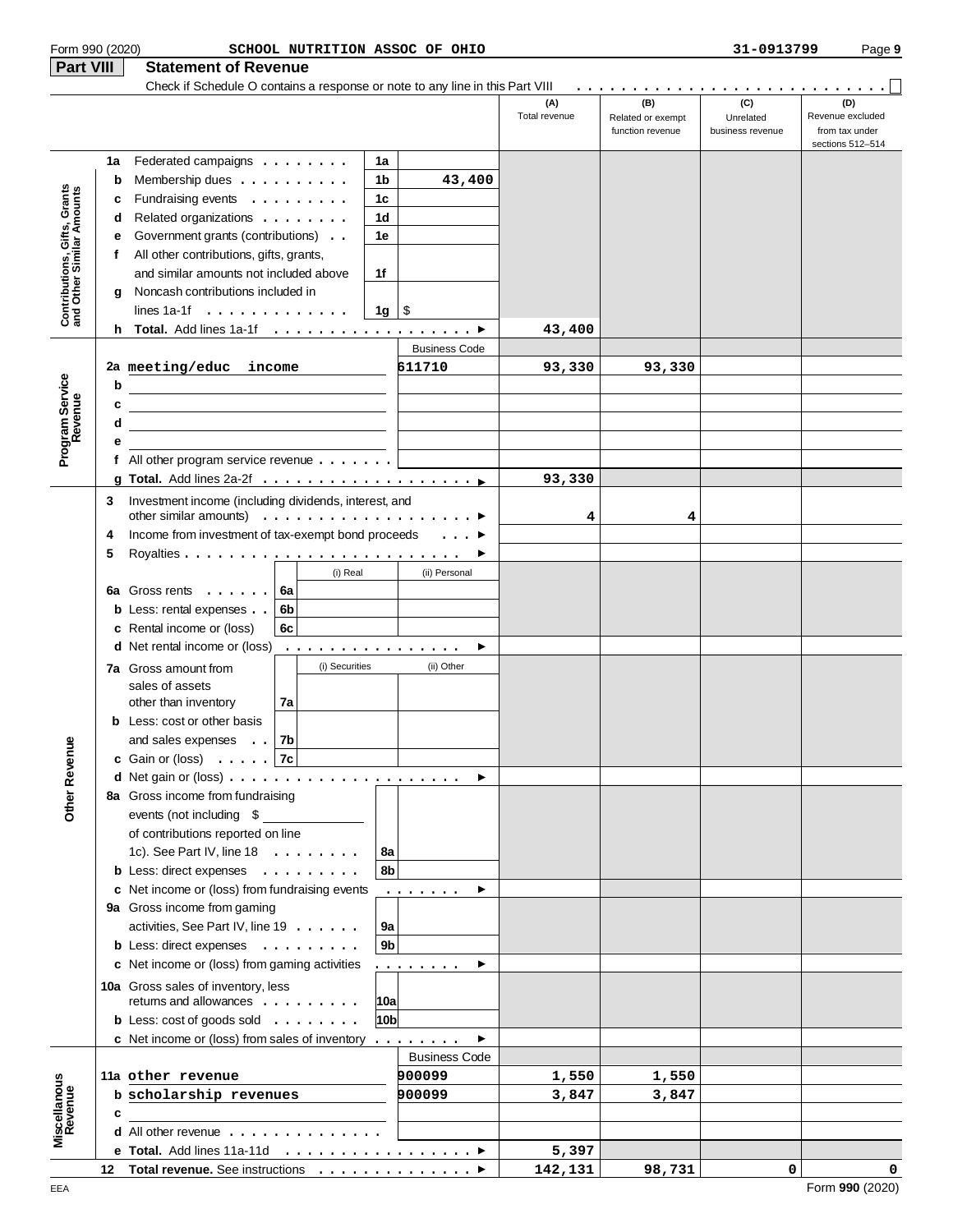#### Form 990 (2020) Page **10 SCHOOL NUTRITION ASSOC OF OHIO 31-0913799**

|    | Check if Schedule O contains a response or note to any line in this Part IX                 |                |                             |                                    |                         |
|----|---------------------------------------------------------------------------------------------|----------------|-----------------------------|------------------------------------|-------------------------|
|    | Do not include amounts reported on lines 6b, 7b,                                            | (A)            | (B)                         | (C)                                | (D)                     |
|    | 8b, 9b, and 10b of Part VIII.                                                               | Total expenses | Program service<br>expenses | Management and<br>general expenses | Fundraising<br>expenses |
| 1  | Grants and other assistance to domestic organizations                                       |                |                             |                                    |                         |
|    | and domestic governments. See Part IV, line 21<br>$\cdots$                                  |                |                             |                                    |                         |
| 2  | Grants and other assistance to domestic                                                     |                |                             |                                    |                         |
|    | individuals. See Part IV, line 22                                                           |                |                             |                                    |                         |
| 3  | Grants and other assistance to foreign                                                      |                |                             |                                    |                         |
|    | organizations, foreign governments, and                                                     |                |                             |                                    |                         |
|    | foreign individuals. See Part IV, lines 15 and 16                                           |                |                             |                                    |                         |
| 4  | Benefits paid to or for members                                                             |                |                             |                                    |                         |
| 5  | Compensation of current officers, directors,                                                |                |                             |                                    |                         |
|    | trustees, and key employees $\dots \dots \dots \dots$                                       |                |                             |                                    |                         |
| 6  | Compensation not included above, to disqualified                                            |                |                             |                                    |                         |
|    | persons (as defined under section 4958(f)(1)) and                                           |                |                             |                                    |                         |
|    | persons described in section $4958(c)(3)(B) \ldots \ldots$                                  |                |                             |                                    |                         |
| 7  | Other salaries and wages<br>.                                                               |                |                             |                                    |                         |
| 8  | Pension plan accruals and contributions (include                                            |                |                             |                                    |                         |
|    | section 401(k) and 403(b) employer contributions)<br>$\ddots$                               |                |                             |                                    |                         |
| 9  | Other employee benefits                                                                     |                |                             |                                    |                         |
| 10 |                                                                                             |                |                             |                                    |                         |
| 11 | Fees for services (nonemployees):                                                           |                |                             |                                    |                         |
| а  |                                                                                             | 77,587         |                             | 77,587                             |                         |
| b  |                                                                                             |                |                             |                                    |                         |
|    |                                                                                             |                |                             |                                    |                         |
| d  |                                                                                             |                |                             |                                    |                         |
| е  | Professional fundraising services. See Part IV, line 17.                                    |                |                             |                                    |                         |
| f  | Investment management fees $\dots\dots\dots\dots\dots$                                      |                |                             |                                    |                         |
| g  | Other. (If line 11g amount exceeds 10% of line 25, column                                   |                |                             |                                    |                         |
|    | (A) amount, list line 11g expenses on Schedule O.)                                          |                |                             |                                    |                         |
| 12 | Advertising and promotion                                                                   |                |                             |                                    |                         |
| 13 | Office expenses $\dots \dots \dots \dots \dots \dots$                                       |                |                             |                                    |                         |
| 14 | Information technology $\dots \dots \dots \dots \dots$                                      |                |                             |                                    |                         |
| 15 |                                                                                             |                |                             |                                    |                         |
| 16 | Occupancy $\ldots \ldots \ldots \ldots \ldots \ldots \ldots$                                |                |                             |                                    |                         |
| 17 |                                                                                             |                |                             |                                    |                         |
| 18 | Payments of travel or entertainment expenses                                                |                |                             |                                    |                         |
|    | for any federal, state, or local public officials                                           |                |                             |                                    |                         |
| 19 | Conferences, conventions, and meetings<br>$\cdots$                                          | 86,483         | 86,483                      |                                    |                         |
| 20 |                                                                                             |                |                             |                                    |                         |
| 21 | Payments to affiliates                                                                      |                |                             |                                    |                         |
| 22 | Depreciation, depletion, and amortization                                                   |                |                             |                                    |                         |
| 23 | Insurance<br>.                                                                              |                |                             |                                    |                         |
| 24 | Other expenses. Itemize expenses not covered                                                |                |                             |                                    |                         |
|    | above (List miscellaneous expenses on line 24e. If                                          |                |                             |                                    |                         |
|    | line 24e amount exceeds 10% of line 25, column                                              |                |                             |                                    |                         |
|    | (A) amount, list line 24e expenses on Schedule O.)                                          |                |                             |                                    |                         |
| а  | newsletter/member services                                                                  | 2,739          | 2,739                       |                                    |                         |
| b  | committee expenses                                                                          | 4,600          | 4,600                       |                                    |                         |
| c  |                                                                                             |                |                             |                                    |                         |
| d  |                                                                                             |                |                             |                                    |                         |
| е  | All other expenses                                                                          | 6,812          | 6,812                       |                                    |                         |
| 25 | Total functional expenses. Add lines 1 through 24e. .                                       | 178,221        | 100,634                     | 77,587                             | 0                       |
| 26 | Joint costs. Complete this line only if the                                                 |                |                             |                                    |                         |
|    | organization reported in column (B) joint costs<br>from a combined educational campaign and |                |                             |                                    |                         |
|    | fundraising solicitation. Check here $\longrightarrow$ $\Box$ if                            |                |                             |                                    |                         |
|    | following SOP 98-2 (ASC 958-720)                                                            |                |                             |                                    |                         |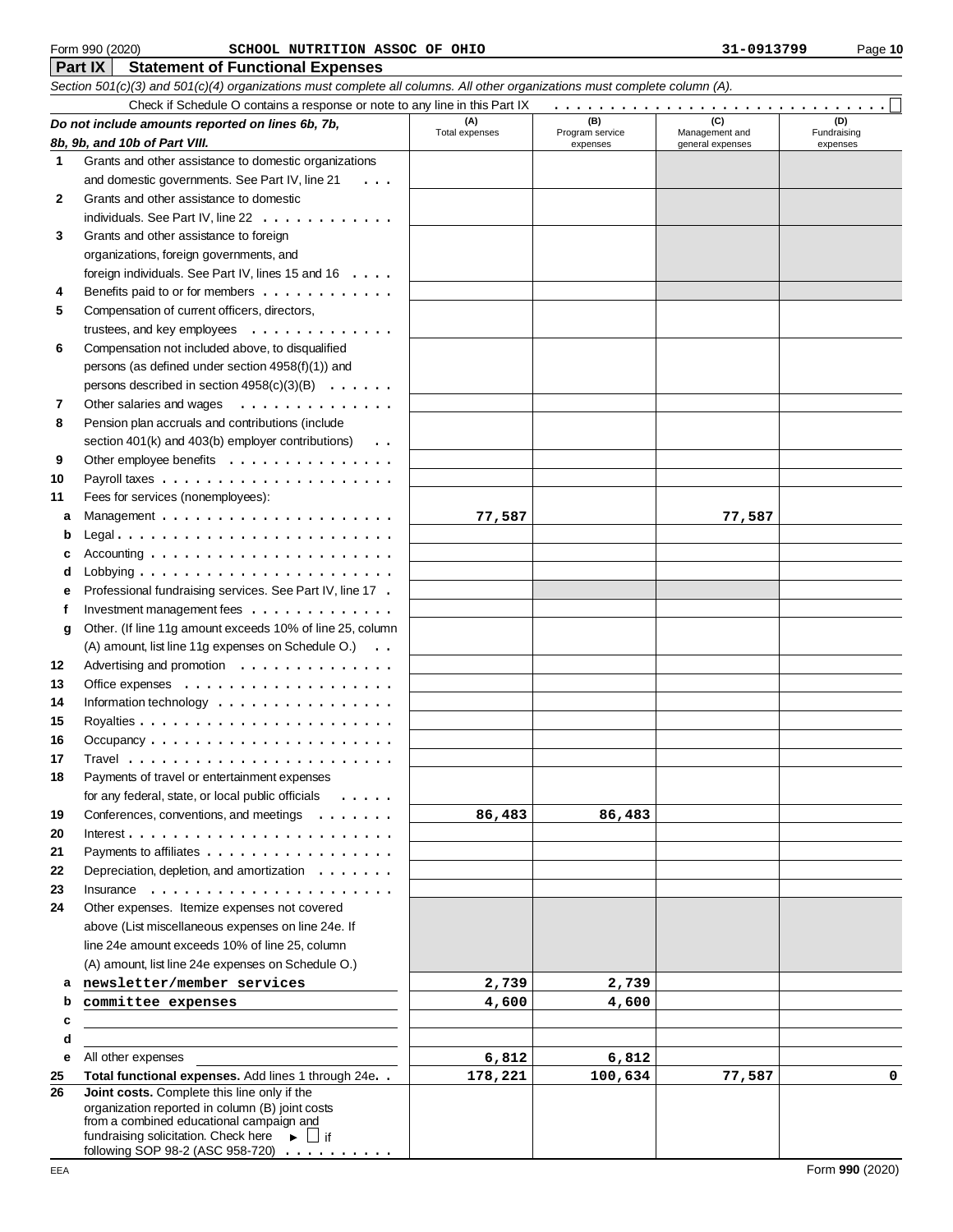|                             | Form 990 (2020) | SCHOOL NUTRITION ASSOC OF OHIO                                                                  |                          | 31-0913799      | Page 11            |
|-----------------------------|-----------------|-------------------------------------------------------------------------------------------------|--------------------------|-----------------|--------------------|
| Part X                      |                 | <b>Balance Sheet</b>                                                                            |                          |                 |                    |
|                             |                 |                                                                                                 |                          |                 |                    |
|                             |                 |                                                                                                 | (A)<br>Beginning of year |                 | (B)<br>End of year |
|                             | 1               | Cash - non-interest-bearing                                                                     |                          | 1               |                    |
|                             | 2               |                                                                                                 | 112,626                  | $\mathbf{2}$    | 76,316             |
|                             | 3               |                                                                                                 |                          | 3               |                    |
|                             | 4               |                                                                                                 | 7,475                    | 4               | 5,975              |
|                             | 5               | Loans and other receivables from any current or former officer, director,                       |                          |                 |                    |
|                             |                 | trustee, key employee, creator or founder, substantial contributor, or 35%                      |                          |                 |                    |
|                             |                 | controlled entity or family member of any of these persons<br>.                                 |                          | 5               |                    |
|                             | 6               | Loans and other receivables from other disqualified persons (as defined                         |                          |                 |                    |
|                             |                 | under section 4958(f)(1)), and persons described in section $4958(c)(3)(B) \ldots$ .            |                          | 6               |                    |
|                             | 7               |                                                                                                 |                          | $\overline{7}$  |                    |
| Assets                      | 8               | Inventories for sale or use $\ldots \ldots \ldots \ldots \ldots$                                |                          | 8               |                    |
|                             | 9               |                                                                                                 | 9,507                    | 9               | 10,927             |
|                             | 10a             | Land, buildings, and equipment: cost or other                                                   |                          |                 |                    |
|                             |                 | basis. Complete Part VI of Schedule D $\ldots \ldots$ 10a                                       |                          |                 |                    |
|                             | b               | Less: accumulated depreciation $\ldots \ldots \ldots$ .   10b                                   |                          | 10 <sub>c</sub> |                    |
|                             | 11              |                                                                                                 |                          | 11              |                    |
|                             | 12              | Investments - other securities. See Part IV, line 11                                            |                          | 12              |                    |
|                             | 13              | Investments - program-related. See Part IV, line $11 \ldots \ldots \ldots \ldots \ldots \ldots$ |                          | 13              |                    |
|                             | 14              |                                                                                                 |                          | 14              |                    |
|                             | 15              |                                                                                                 |                          | 15              |                    |
|                             | 16              | Total assets. Add lines 1 through 15 (must equal line 33)                                       | 129,608                  | 16              | 93,218             |
|                             | 17              |                                                                                                 |                          | 17              |                    |
|                             | 18              |                                                                                                 |                          | 18              |                    |
|                             | 19              |                                                                                                 | 4,500                    | 19              | 4,200              |
|                             | 20              |                                                                                                 |                          | 20              |                    |
|                             | 21              | Escrow or custodial account liability. Complete Part IV of Schedule D.                          |                          | 21              |                    |
|                             | 22              | Loans and other payables to any current or former officer, director,                            |                          |                 |                    |
| Liabilities                 |                 | trustee, key employee, creator or founder, substantial contributor, or 35%                      |                          |                 |                    |
|                             |                 | controlled entity or family member of any of these persons<br>.                                 |                          | 22              |                    |
|                             | 23              | Secured mortgages and notes payable to unrelated third parties                                  |                          | 23              |                    |
|                             | 24              | Unsecured notes and loans payable to unrelated third parties                                    |                          | 24              |                    |
|                             | 25              | Other liabilities (including federal income tax, payables to related third                      |                          |                 |                    |
|                             |                 | parties, and other liabilities not included on lines 17-24). Complete Part X                    |                          |                 |                    |
|                             |                 |                                                                                                 |                          | 25              |                    |
|                             | 26              | Organizations that follow FASB ASC 958, check here                                              | 4,500                    | 26              | 4,200              |
|                             |                 | $\triangleright$ X                                                                              |                          |                 |                    |
|                             |                 | and complete lines 27, 28, 32, and 33.<br>Net assets without donor restrictions                 |                          |                 |                    |
|                             | 27<br>28        | Net assets with donor restrictions                                                              | 125,108                  | 27<br>28        | 70,540             |
|                             |                 |                                                                                                 |                          |                 | 18,478             |
|                             |                 | Organizations that do not follow FASB ASC 958, check here<br>▶ │ │                              |                          |                 |                    |
| Net Assets or Fund Balances | 29              | and complete lines 29 through 33.                                                               |                          | 29              |                    |
|                             | 30              | Paid-in or capital surplus, or land, building, or equipment fund                                |                          | 30              |                    |
|                             | 31              | Retained earnings, endowment, accumulated income, or other funds<br>$\cdots$                    |                          | 31              |                    |
|                             | 32              |                                                                                                 | 125,108                  | 32              | 89,018             |
|                             | 22              | Total lighilities and not assets fund halances                                                  | $120$ $\epsilon$ 00      | າາ              | <b>02.210</b>      |

33 Total liabilities and net assets/fund balances  $\ldots\ldots\ldots\ldots\ldots\ldots\ldots\ldots\mid$  129,608 33

EEA Form **990** (2020)

**125,108 89,018 129,608 93,218**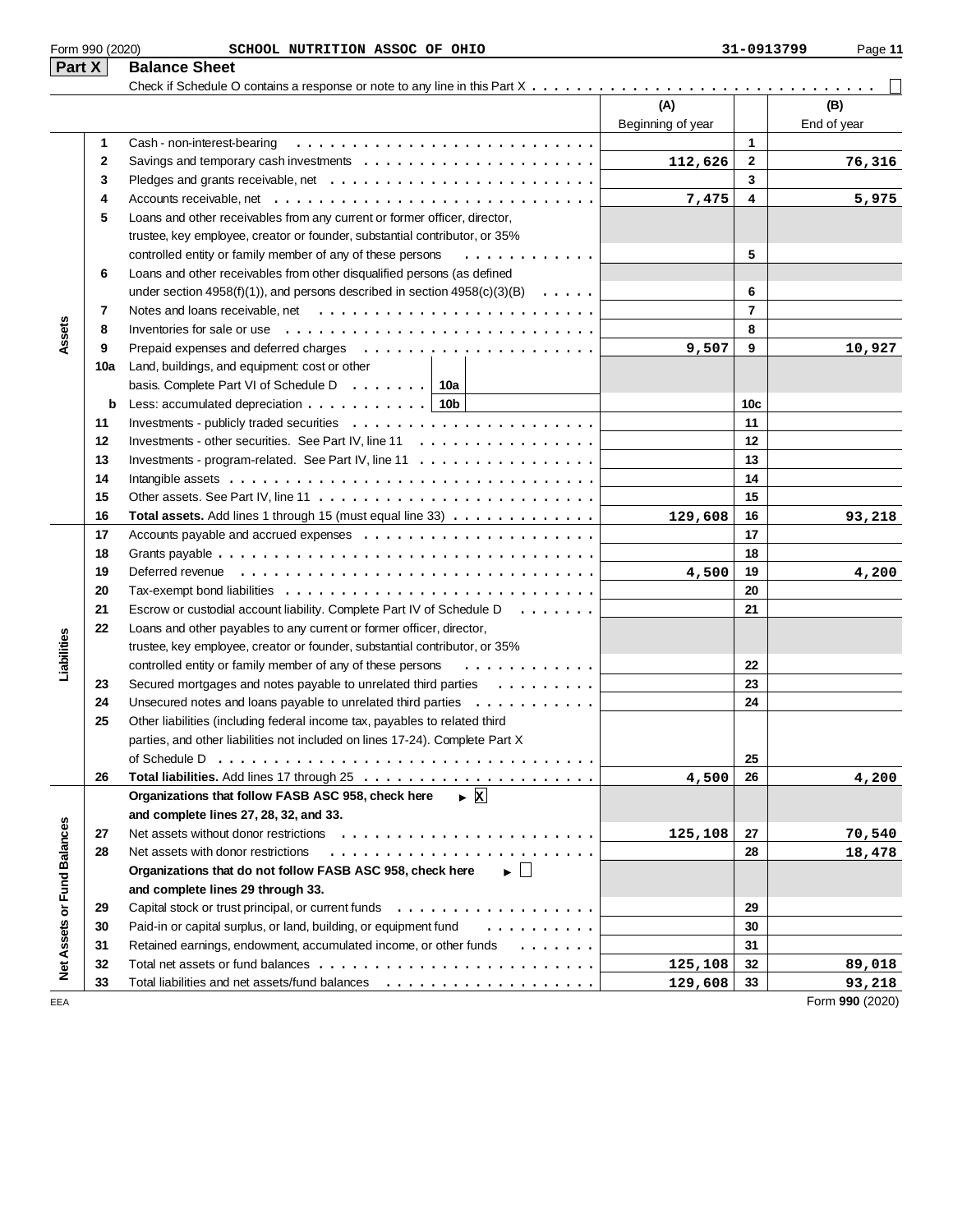|     | Form 990 (2020)<br>SCHOOL NUTRITION ASSOC OF OHIO                                                                                       | 31-0913799     |                |                 | Page 12  |
|-----|-----------------------------------------------------------------------------------------------------------------------------------------|----------------|----------------|-----------------|----------|
|     | Part XI<br><b>Reconciliation of Net Assets</b>                                                                                          |                |                |                 |          |
|     |                                                                                                                                         |                |                |                 |          |
| 1   |                                                                                                                                         | $\mathbf{1}$   |                | 142,131         |          |
| 2   | Total expenses (must equal Part IX, column (A), line 25) $\ldots \ldots \ldots \ldots \ldots \ldots \ldots \ldots \ldots \ldots \ldots$ | $\mathbf{2}$   |                |                 | 178,221  |
| 3   | Revenue less expenses. Subtract line 2 from line 1                                                                                      | 3              |                |                 | (36,090) |
| 4   | Net assets or fund balances at beginning of year (must equal Part X, line 32, column (A))                                               | 4              |                |                 | 125,108  |
| 5   |                                                                                                                                         | 5              |                |                 |          |
| 6   |                                                                                                                                         | 6              |                |                 |          |
| 7   | Investment expenses                                                                                                                     | $\overline{7}$ |                |                 |          |
| 8   |                                                                                                                                         | 8              |                |                 |          |
| 9   |                                                                                                                                         | 9              |                |                 | 0        |
| 10  | Net assets or fund balances at end of year. Combine lines 3 through 9 (must equal Part X, line                                          |                |                |                 |          |
|     |                                                                                                                                         | 10             |                |                 | 89,018   |
|     | Part XII<br><b>Financial Statements and Reporting</b>                                                                                   |                |                |                 |          |
|     |                                                                                                                                         |                |                |                 |          |
|     |                                                                                                                                         |                |                | <b>Yes</b>      | No       |
| 1   | $ \mathbf{X} $ Accrual<br>Accounting method used to prepare the Form 990:<br>$\vert \vert$ Cash<br>Other<br>$\blacksquare$              |                |                |                 |          |
|     | If the organization changed its method of accounting from a prior year or checked "Other," explain in                                   |                |                |                 |          |
|     | Schedule O.                                                                                                                             |                |                |                 |          |
|     | 2a Were the organization's financial statements compiled or reviewed by an independent accountant?                                      |                | 2a             | х               |          |
|     | If "Yes," check a box below to indicate whether the financial statements for the year were compiled or                                  |                |                |                 |          |
|     | reviewed on a separate basis, consolidated basis, or both:                                                                              |                |                |                 |          |
|     | Consolidated basis<br>$ {\bf x} $<br>Separate basis<br>$\perp$<br>Both consolidated and separate basis                                  |                |                |                 |          |
|     | <b>b</b> Were the organization's financial statements audited by an independent accountant?                                             |                | 2b             |                 | x        |
|     | If "Yes," check a box below to indicate whether the financial statements for the year were audited on a                                 |                |                |                 |          |
|     | separate basis, consolidated basis, or both:                                                                                            |                |                |                 |          |
|     | Separate basis<br>$\perp$<br><b>Consolidated basis</b><br>Both consolidated and separate basis<br>$\perp$                               |                |                |                 |          |
|     | c If "Yes" to line 2a or 2b, does the organization have a committee that assumes responsibility for oversight of                        |                |                |                 |          |
|     | the audit, review, or compilation of its financial statements and selection of an independent accountant?<br>.                          |                | 2c             | x               |          |
|     | If the organization changed either its oversight process or selection process during the tax year, explain on                           |                |                |                 |          |
|     | Schedule O.                                                                                                                             |                |                |                 |          |
|     | 3a As a result of a federal award, was the organization required to undergo an audit or audits as set forth in the                      |                |                |                 |          |
|     | Single Audit Act and OMB Circular A-133?                                                                                                |                | 3a             |                 | х        |
|     | b If "Yes," did the organization undergo the required audit or audits? If the organization did not undergo the                          |                |                |                 |          |
|     | required audit or audits, explain why on Schedule O and describe any steps taken to undergo such audits<br>.                            |                | 3 <sub>b</sub> |                 |          |
| EEA |                                                                                                                                         |                |                | Form 990 (2020) |          |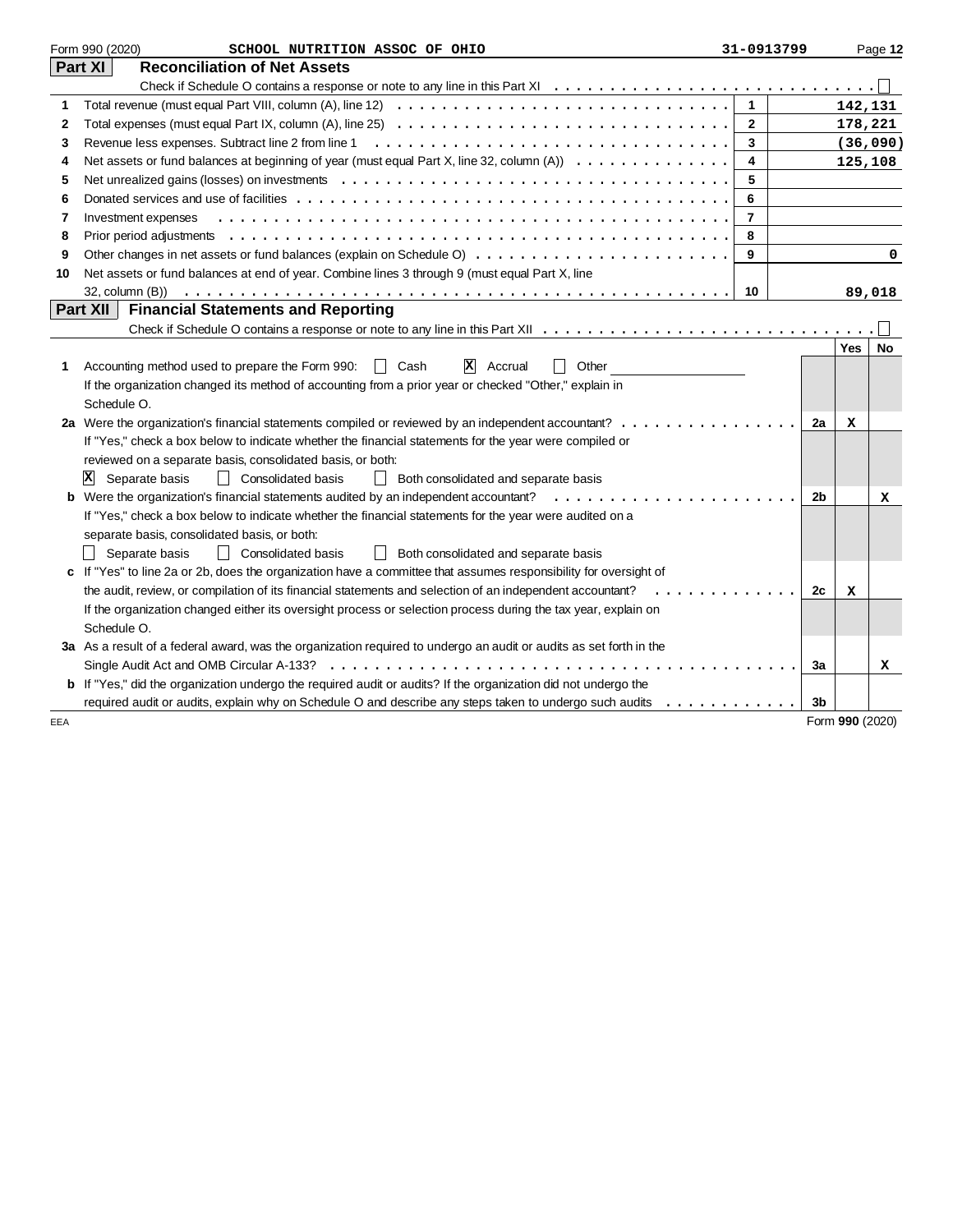# **SCHEDULE O**<br> **Supplemental Information to Form 990 or 990-EZ**<br> **Supplemental Information to Form 990 or 990-EZ (Form 990 or 990-EZ) Complete to provide information for responses to specific questions on Form 990 or 990-EZ or to provide any additional information.**

**Attach to Form 990 or 990-EZ.**

**Go to www.irs.gov/Form990 for the latest information.**

OMB No. 1545-0047

**Open to Public Inspection**

**Employer identification number**

**2020**

Department of the Treasury Internal Revenue Service

Name of the organization

**SCHOOL NUTRITION ASSOC OF OHIO 31-0913799**

**01. Members or stockholder classes and rights (Part VI, line 6)**

#### SNA ia a member association

**02. Member election for additional members (Part VI, line 7a)**

members elect the Governing Board

**03. Governing body decisions (Part VI, line 7b)**

The elected Governing Board has the authority to manage the organization and make all

necessary decisions

#### **04. Form 990 governing body review (Part VI, line 11)**

The Treasurer on behalf of Board reviews the 990 before filing

#### **05. Conflict of interest policy compliance (Part VI, line 12c)**

All Governing Board members are made aware of the conflict of interest policy at least

annually

## **06. Governing documents, etc, available to public (Part VI, line 19)**

All documents of the organization are available upon request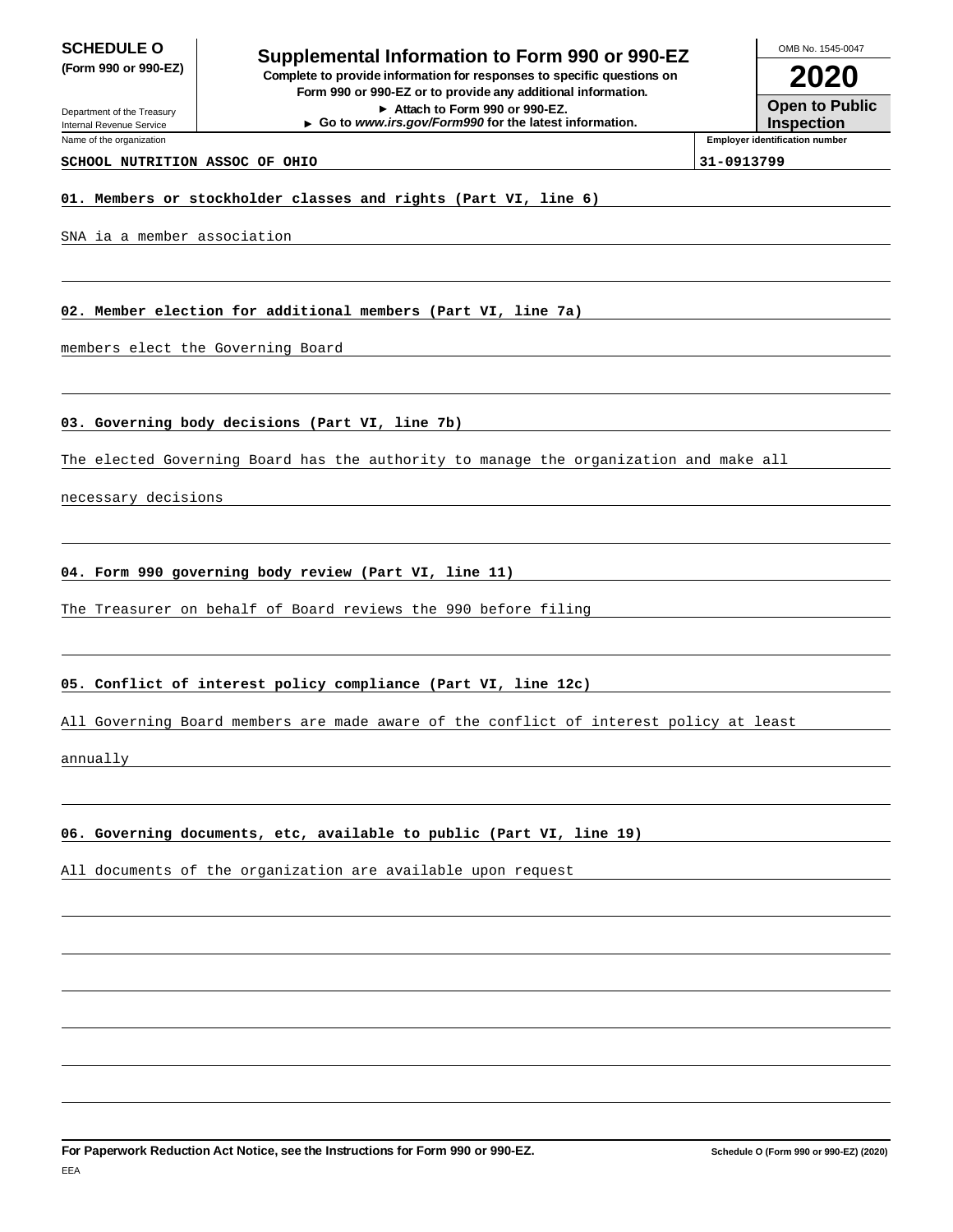| Form | 8868                |  |
|------|---------------------|--|
|      | (Rev. January 2020) |  |

# **8868 Application for Automatic Extension of Time To File an Exempt Organization Return**

Department of the Treasury Internal Revenue Service

- **File a separate application for each return.**
- **Go to www.irs.gov/Form8868 for the latest information.**

**Electronic filing (e-file)**. You can electronically file Form 8868 to request a 6-month automatic extension of time to file any of the forms listed below with the exception of Form 8870, Information Return for Transfers Associated With Certain Personal Benefit Contracts, for which an extension request must be sent to the IRS in paper format (see instructions). For more details on the electronic filing of this form, visit www.irs.gov/e-file-providers/e-file-for-charities-and-non-profits.

**Automatic 6-Month Extension of Time.** Only submit original (no copies needed).

All corporations required to file an income tax return other than Form 990-T (including 1120-C filers), partnerships, REMICs, and trusts must use Form 7004 to request an extension of time to file income tax returns.

| Type or                    | Name of exempt organization or other filer, see instructions.                            | Taxpayer identification number (TIN) |  |  |  |
|----------------------------|------------------------------------------------------------------------------------------|--------------------------------------|--|--|--|
| print                      | SCHOOL NUTRITION ASSOC OF OHIO                                                           | 31-0913799                           |  |  |  |
| File by the                | Number, street, and room or suite no. If a P.O. box, see instructions.                   |                                      |  |  |  |
| due date for               | 400 WEST WILSON BRIDGE RD STE 120                                                        |                                      |  |  |  |
| filing your<br>return. See | City, town or post office, state, and ZIP code. For a foreign address, see instructions. |                                      |  |  |  |
| instructions.              | WORTHINGTON OH 43085                                                                     |                                      |  |  |  |

Enter the Return Code for the return that this application is for (file a separate application for each return) .................... **0 1**

| Application                              | Return | Application                       | Return |
|------------------------------------------|--------|-----------------------------------|--------|
| <b>Is For</b>                            | Code   | <b>Is For</b>                     | Code   |
| Form 990 or Form 990-EZ                  | 01     | Form 990-T (corporation)          | 07     |
| Form 990-BL                              | 02     | Form 1041-A                       | 08     |
| Form 4720 (individual)                   | 03     | Form 4720 (other than individual) | 09     |
| Form 990-PF                              | 04     | Form 5227                         | 10     |
| Form 990-T (sec. 401(a) or 408(a) trust) | 05     | Form 6069                         | 11     |
| Form 990-T (trust other than above)      | 06     | Form 8870                         | 12     |

The books are in the care of **Tracey Hogan, 400 WEST WILSON BRIDGE RD WORTHINGTON OH 43085**

| Telephone No.▶ 614-221-1900<br>FAX No. $\triangleright$ 614-221-1989                                                                                                                       |              |                         |
|--------------------------------------------------------------------------------------------------------------------------------------------------------------------------------------------|--------------|-------------------------|
|                                                                                                                                                                                            |              |                         |
| ● If this is for a Group Retum, enter the organization's four digit Group Exemption Number (GEN)                                                                                           | . If this is |                         |
| for the whole group, check this box $\ldots \ldots$ $\blacktriangleright$     if it is for part of the group, check this box. $\ldots$ $\blacktriangleright$   and attach                  |              |                         |
| a list with the names and TINs of all members the extension is for.                                                                                                                        |              |                         |
| the organization named above. The extension is for the organization's retum for:<br>calendar year 20 ______ or<br>►<br>X tax year beginning 1.1 08-01 08-01 08-01 07-31 07-31 020 31<br>Þ. |              |                         |
| If the tax year entered in line 1 is for less than 12 months, check reason: $\ $ Initial retum<br>Final retum<br>$\perp$<br>Change in accounting period                                    |              |                         |
| 3a If this application is for Forms 990-BL, 990-PF, 990-T, 4720, or 6069, enter the tentative tax, less                                                                                    |              |                         |
| any nonrefundable credits. See instructions.                                                                                                                                               | $3a \mid $$  |                         |
| <b>b</b> If this application is for Forms 990-PF, 990-T, 4720, or 6069, enter any refundable credits and                                                                                   |              |                         |
| estimated tax payments made. Include any prior year overpayment allowed as a credit.                                                                                                       | 3b I         | ∣\$                     |
| c Balance due. Subtract line 3b from line 3a. Include your payment with this form, if required, by                                                                                         |              |                         |
| using EFTPS (Electronic Federal Tax Payment System). See instructions.                                                                                                                     | 3c           | \$                      |
| Caution: If you are going to make an electronic funds withdrawal (direct debit) with this Form 8868, see Form 8453-EO and Form 8879-EO for payment                                         |              |                         |
| instructions.                                                                                                                                                                              |              |                         |
| For Privacy Act and Paperwork Reduction Act Notice, see instructions.                                                                                                                      |              | Form 8868 (Rev. 1-2020) |

EEA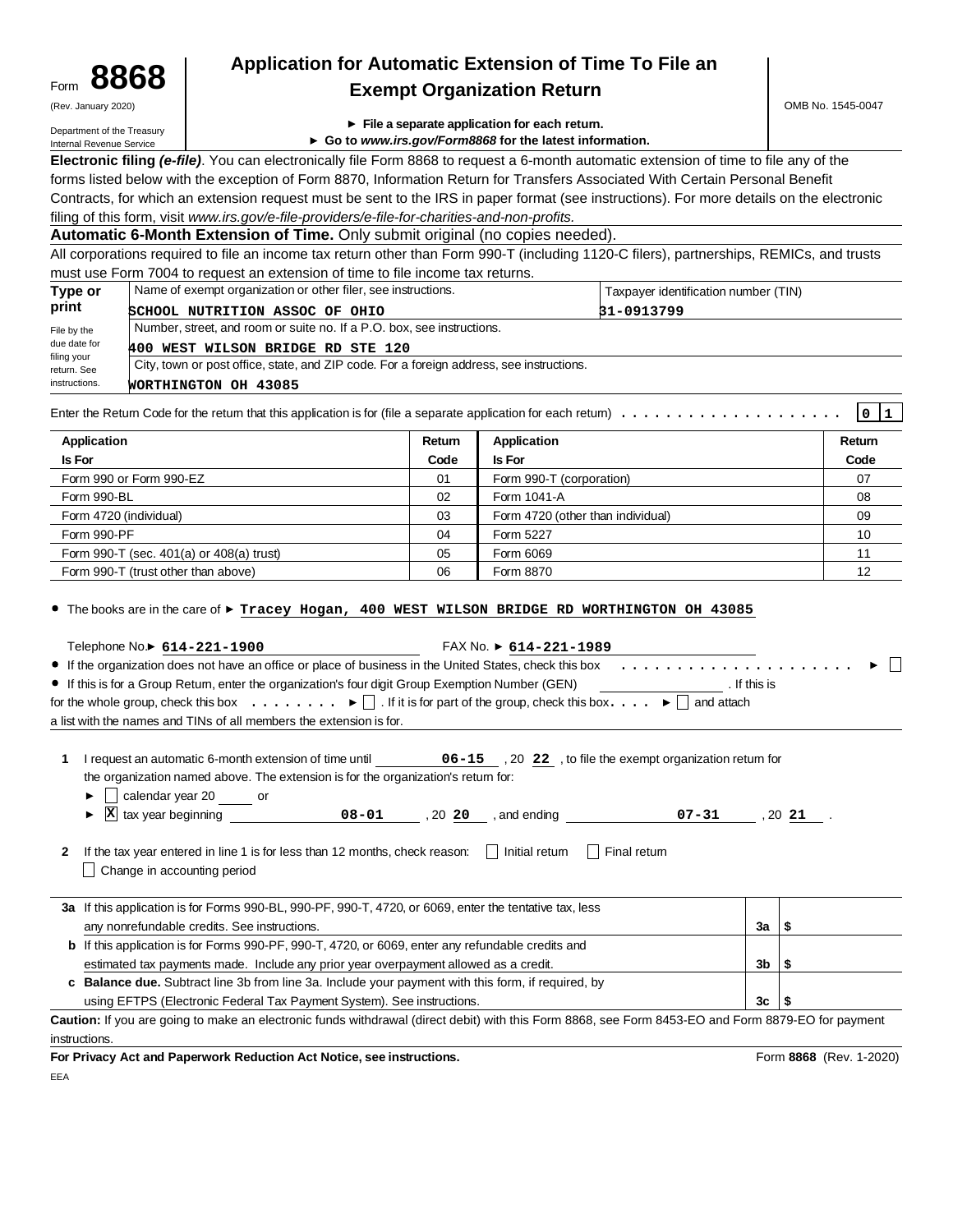| 8879-EO<br>Form                                                                               | <b>IRS e-file Signature Authorization</b><br>for an Exempt Organization                                                                                                                                                                                                                                                                                                                                                                                                                                                         |                                                         | OMB No. 1545-0047               |
|-----------------------------------------------------------------------------------------------|---------------------------------------------------------------------------------------------------------------------------------------------------------------------------------------------------------------------------------------------------------------------------------------------------------------------------------------------------------------------------------------------------------------------------------------------------------------------------------------------------------------------------------|---------------------------------------------------------|---------------------------------|
|                                                                                               | For calendar year 2020, or fiscal year beginning 08-01-2020 , and ending 07-31-2021                                                                                                                                                                                                                                                                                                                                                                                                                                             |                                                         | 2020                            |
| Department of the Treasury                                                                    | ▶ Do not send to the IRS. Keep for your records.<br>► Go to www.irs.gov/Form8879EO for the latest information.                                                                                                                                                                                                                                                                                                                                                                                                                  |                                                         |                                 |
| Internal Revenue Service<br>Name of exempt organization or person subject to tax              |                                                                                                                                                                                                                                                                                                                                                                                                                                                                                                                                 |                                                         | Taxpayer identification number  |
| <b>SCHOOL NUTRITION ASSOC OF OHIO</b>                                                         |                                                                                                                                                                                                                                                                                                                                                                                                                                                                                                                                 | 31-0913799                                              |                                 |
| Name and title of officer or person subject to tax                                            |                                                                                                                                                                                                                                                                                                                                                                                                                                                                                                                                 |                                                         |                                 |
| <b>TRACEY HOGAN, EXEC DIR</b>                                                                 |                                                                                                                                                                                                                                                                                                                                                                                                                                                                                                                                 |                                                         |                                 |
| <b>Part I</b>                                                                                 | Type of Return and Return Information (Whole Dollars Only)                                                                                                                                                                                                                                                                                                                                                                                                                                                                      |                                                         |                                 |
|                                                                                               | Check the box for the retum for which you are using this Form 8879-EO and enter the applicable amount, if any, from the retum. If you<br>check the box on line 1a, 2a, 3a, 4a, 5a, 6a, or 7a, below, and the amount on that line for the return being filed with this form was<br>blank, then leave line 1b, 2b, 3b, 4b, 5b, 6b, or 7b, whichever is applicable, blank (do not enter -0-). But, if you entered -0- on the<br>return, then enter -0- on the applicable line below. Do not complete more than one line in Part I. |                                                         |                                 |
| 1a Form 990 check here $\triangleright$ $ X $                                                 | <b>b</b> Total revenue, if any (Form 990, Part VIII, column (A), line 12) $\dots \dots \dots$                                                                                                                                                                                                                                                                                                                                                                                                                                   |                                                         | 142,131                         |
| 2a Form 990-EZ check here $\blacktriangleright$                                               | <b>b</b> Total revenue, if any (Form 990-EZ, line 9) $\ldots \ldots \ldots \ldots \ldots \ldots$                                                                                                                                                                                                                                                                                                                                                                                                                                |                                                         |                                 |
| 3a Form 1120-POL check here<br>4a Form 990-PF check here                                      | <b>b</b> Total tax (Form 1120-POL, line 22) $\ldots \ldots \ldots \ldots \ldots \ldots \ldots \ldots 3b$<br>Tax based on investment income (Form 990-PF, Part VI, line 5) $\dots \dots$<br>$\rightarrow$<br>b                                                                                                                                                                                                                                                                                                                   |                                                         |                                 |
| 5a Form 8868 check here ►                                                                     | b                                                                                                                                                                                                                                                                                                                                                                                                                                                                                                                               |                                                         |                                 |
| 6a Form 990-T check here                                                                      | b                                                                                                                                                                                                                                                                                                                                                                                                                                                                                                                               |                                                         |                                 |
| 7a Form 4720 check here ►                                                                     | <b>b</b> Total tax (Form 4720, Part III, line 1) $\ldots \ldots \ldots \ldots \ldots \ldots \ldots \ldots \ldots$                                                                                                                                                                                                                                                                                                                                                                                                               |                                                         |                                 |
| ∣ Part II ∣                                                                                   | Declaration and Signature Authorization of Officer or Person Subject to Tax                                                                                                                                                                                                                                                                                                                                                                                                                                                     |                                                         |                                 |
| Under penalties of perjury, I declare that                                                    | $\Box$ I am an officer of the above organization or $\Box$ I am a person subject to tax with respect to                                                                                                                                                                                                                                                                                                                                                                                                                         |                                                         |                                 |
| (name of organization)                                                                        | of the 2020 electronic return and accompanying schedules and statements, and, to the best of my knowledge and belief, they are                                                                                                                                                                                                                                                                                                                                                                                                  | $(ElN)$ $\qquad \qquad$ and that I have examined a copy |                                 |
|                                                                                               | true, correct, and complete. I further declare that the amount in Part I above is the amount shown on the copy of the electronic retum.                                                                                                                                                                                                                                                                                                                                                                                         |                                                         |                                 |
|                                                                                               | I consent to allow my intermediate service provider, transmitter, or electronic retum originator (ERO) to send the retum to the IRS and                                                                                                                                                                                                                                                                                                                                                                                         |                                                         |                                 |
|                                                                                               | to receive from the IRS (a) an acknowledgement of receipt or reason for rejection of the transmission, (b) the reason for any delay in                                                                                                                                                                                                                                                                                                                                                                                          |                                                         |                                 |
|                                                                                               |                                                                                                                                                                                                                                                                                                                                                                                                                                                                                                                                 |                                                         |                                 |
|                                                                                               |                                                                                                                                                                                                                                                                                                                                                                                                                                                                                                                                 |                                                         |                                 |
|                                                                                               | processing the return or refund, and (c) the date of any refund. If applicable, I authorize the U.S. Treasury and its designated Financial                                                                                                                                                                                                                                                                                                                                                                                      |                                                         |                                 |
|                                                                                               | Agent to initiate an electronic funds withdrawal (direct debit) entry to the financial institution account indicated in the tax preparation                                                                                                                                                                                                                                                                                                                                                                                     |                                                         |                                 |
|                                                                                               | software for payment of the federal taxes owed on this retum, and the financial institution to debit the entry to this account. To revoke                                                                                                                                                                                                                                                                                                                                                                                       |                                                         |                                 |
|                                                                                               | a payment, I must contact the U.S. Treasury Financial Agent at 1-888-353-4537 no later than 2 business days prior to the payment                                                                                                                                                                                                                                                                                                                                                                                                |                                                         |                                 |
|                                                                                               | (settlement) date. I also authorize the financial institutions involved in the processing of the electronic payment of taxes to receive<br>confidential information necessary to answer inquiries and resolve issues related to the payment. I have selected a personal                                                                                                                                                                                                                                                         |                                                         |                                 |
|                                                                                               | identification number (PIN) as my signature for the electronic retum and, if applicable, the consent to electronic funds withdrawal.                                                                                                                                                                                                                                                                                                                                                                                            |                                                         |                                 |
| PIN: check one box only                                                                       |                                                                                                                                                                                                                                                                                                                                                                                                                                                                                                                                 |                                                         |                                 |
|                                                                                               |                                                                                                                                                                                                                                                                                                                                                                                                                                                                                                                                 |                                                         |                                 |
| I authorize                                                                                   | to enter my PIN<br>ERO firm name                                                                                                                                                                                                                                                                                                                                                                                                                                                                                                | Enter five numbers, but                                 | as my signature                 |
|                                                                                               |                                                                                                                                                                                                                                                                                                                                                                                                                                                                                                                                 | do not enter all zeros                                  |                                 |
|                                                                                               | on the tax year 2020 electronically filed retum. If I have indicated within this retum that a copy of the retum is being filed with a<br>state agency(ies) regulating charities as part of the IRS Fed/State program, I also authorize the aforementioned ERO to enter my<br>PIN on the return's disclosure consent screen.                                                                                                                                                                                                     |                                                         |                                 |
| ΙX.                                                                                           | As an officer or person subject to tax with respect to the organization, I will enter my PIN as my signature on the tax year 2020<br>electronically filed retum. If I have indicated within this retum that a copy of the retum is being filed with a state agency(ies)<br>regulating charities as part of the IRS Fed/State program, I will enter my PIN on the retum's disclosure consent screen.                                                                                                                             |                                                         |                                 |
| 12345                                                                                         |                                                                                                                                                                                                                                                                                                                                                                                                                                                                                                                                 |                                                         |                                 |
| <b>Part III</b>                                                                               |                                                                                                                                                                                                                                                                                                                                                                                                                                                                                                                                 | Date $\blacktriangleright$                              | 09-14-2021                      |
|                                                                                               | <b>Certification and Authentication</b>                                                                                                                                                                                                                                                                                                                                                                                                                                                                                         |                                                         |                                 |
|                                                                                               | <b>ERO's EFIN/PIN.</b> Enter your six-digit electronic filing identification<br>number (EFIN) followed by your five-digit self-selected PIN.                                                                                                                                                                                                                                                                                                                                                                                    | 319397                                                  | 29558<br>Do not enter all zeros |
| Signature of officer or person subject to tax ▶<br>IRS e-file Providers for Business Returns. | I certify that the above numeric entry is my PIN, which is my signature on the 2020 electronically filed retum indicated above. I confirm<br>that I am submitting this return in accordance with the requirements of Pub. 4163, Modernized e-File (MeF) Information for Authorized                                                                                                                                                                                                                                              |                                                         |                                 |
| ERO's signature                                                                               |                                                                                                                                                                                                                                                                                                                                                                                                                                                                                                                                 | Date $\blacktriangleright$                              | 12-21-2021                      |